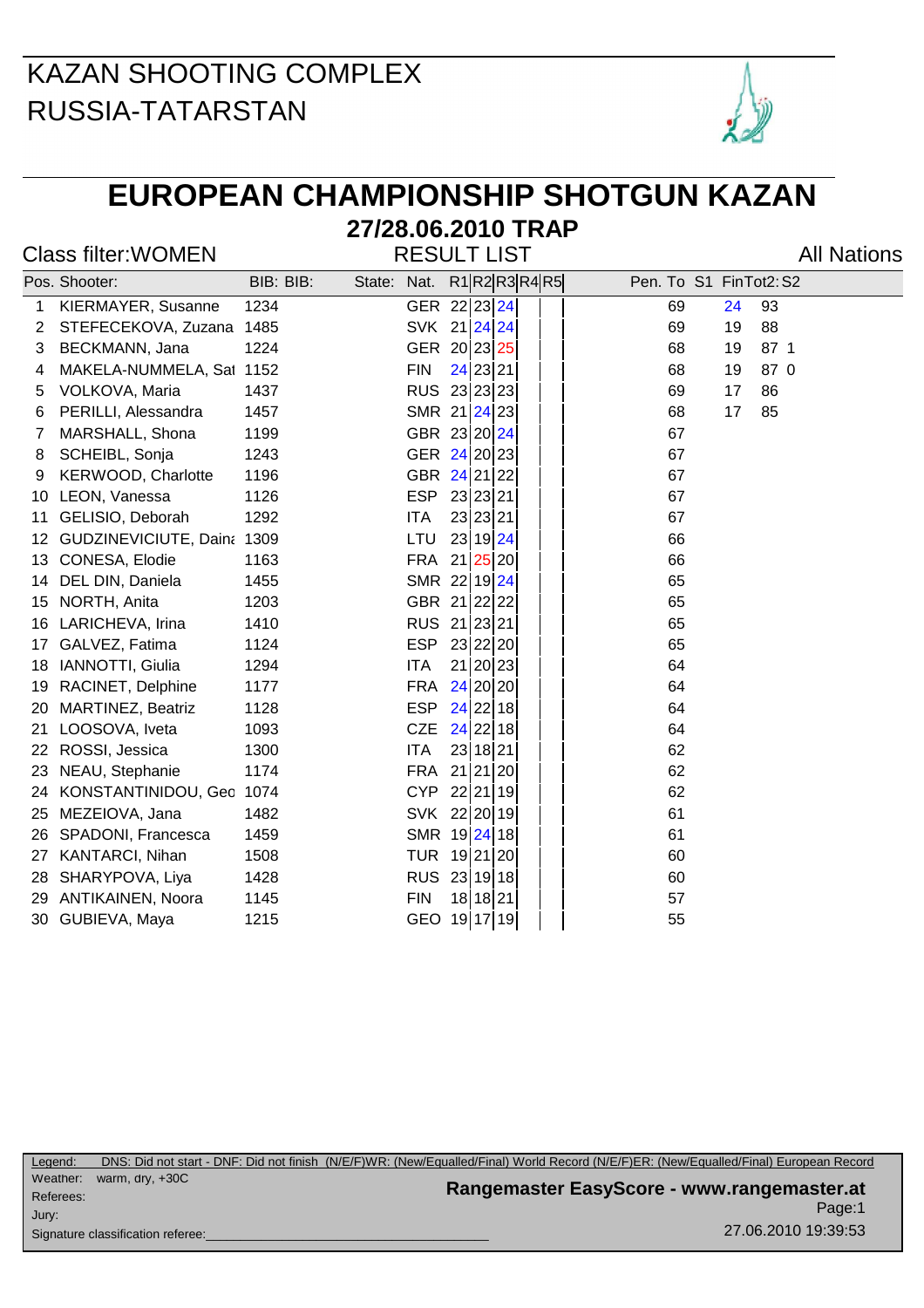

## **EUROPEAN CHAMPIONSHIP SHOTGUN KAZAN**

#### Class filter: WOMEN JUNIOR RESULT LIST Class filter: WOMEN JUNIOR

**27/28.06.2010 TRAP**

|    | Pos. Shooter:                | BIB: BIB: | State: | Nat.         | R1 R2 R3 R4 R5 | Pen. To S1 FinTot2: S2 |
|----|------------------------------|-----------|--------|--------------|----------------|------------------------|
|    | <b>SPAREY, Esme Florence</b> | 1205      |        | GBR 24 23 19 |                | 83<br>66<br>17         |
| 2  | RODRIGUES, Ana Rita          | 1372      |        | POR 19 22 23 |                | 82<br>64<br>18         |
| 3  | CANTARERO, Karina            | 1117      |        | ESP          | 19 22 21       | 62<br>81 3<br>19       |
| 4  | ALEXEEVA, Alexandra          | 1392      |        | RUS 22 20 18 |                | 81 2<br>60<br>121      |
| 5. | <b>CLEMENTE, Eva Maria</b>   | 1118      |        | ESP          | 24 20 16       | $120$<br>60<br>80      |
| 6  | COUZY, Melanie               | 1166      |        | FRA          | 20 23 18       | 75<br>61<br>14         |
|    | <b>CORMENIER, Carole</b>     | 1164      |        | FRA          | 18 19 23       | 60<br>$\Omega$         |
| 8  | TISHCHENKO, Ekaterina        | 1431      |        | RUS 20 20 17 |                | 57                     |
| 9  | FILOVIATOVA, Dagmar          | 1086      |        | CZE 12 21 22 |                | 55                     |
| 10 | DIAZ, Aitana                 | 1119      |        | ESP          | 16 19 20       | 55                     |
| 11 | COUET, Adeline               | 1165      |        | FRA          | 17 16 19       | 52                     |
| 12 | PRAJOVA, Sofia               | 1484      |        | SVK 15 21 16 |                | 52                     |
|    | 13 IGONINA, Aleksandra       | 1406      |        | RUS 18 16 17 |                | 51                     |
|    | 14 RYLICHOVA, Lucie          | 1095      |        | CZE 19 16 15 |                | 50                     |
| 15 | BOEHM, Tina                  | 1226      |        | GER          | 18 12 17       | 47                     |
| 16 | JAVADOVA, Masuma             | 1020      |        | AZE          | 11 10 15       | 36                     |
|    |                              |           |        |              |                |                        |

Page:1 **Rangemaster EasyScore - www.rangemaster.at** 27.06.2010 19:41:43 Weather: warm, dry, +30C Referees: Signature classification referee: Jury: Legend: DNS: Did not start - DNF: Did not finish (N/E/F)WR: (New/Equalled/Final) World Record (N/E/F)ER: (New/Equalled/Final) European Record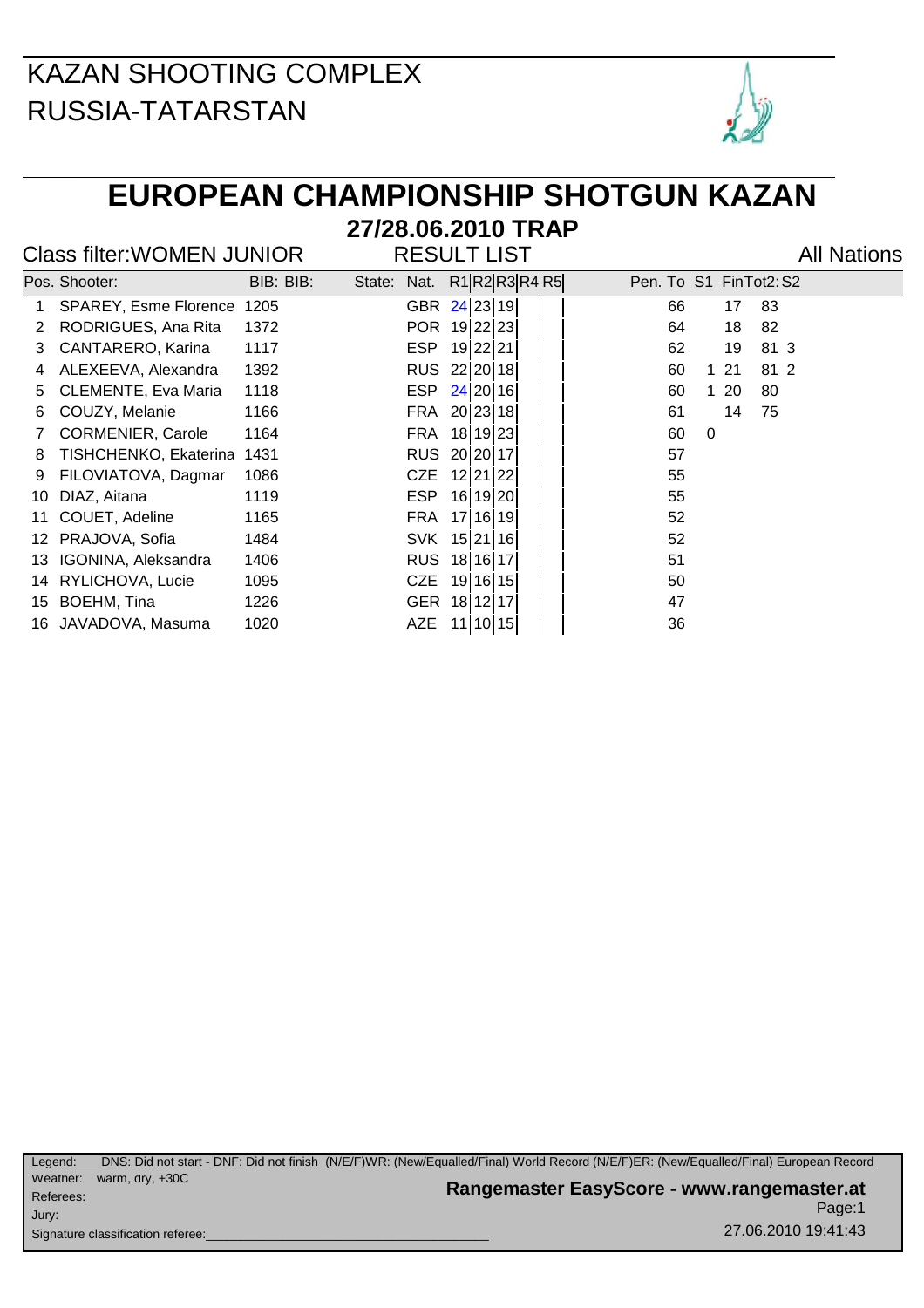

#### **EUROPEAN CHAMPIONSHIP SHOTGUN KAZAN 27/28.06.2010 TRAP**

CLASS:WOMEN RESULT LIST

| 1. GER           |                | <b>GER</b><br>$\blacksquare$ | 66<br>72<br>66<br>$\Omega$  | $\Omega$                       | 204<br>$\Omega$   |
|------------------|----------------|------------------------------|-----------------------------|--------------------------------|-------------------|
| <b>KIERMAYER</b> | Susanne        | <b>GER</b>                   | 23<br>24<br>22              | $\mathbf 0$<br>$\mathbf 0$     | 69<br>$\Omega$    |
| <b>BECKMANN</b>  | Jana           | <b>GER</b>                   | 20<br>23<br>25              | $\mathbf 0$<br>$\mathbf 0$     | 68<br>$\Omega$    |
| <b>SCHEIBL</b>   | Sonja          | <b>GER</b>                   | 24<br>20<br>23              | $\Omega$<br>$\mathbf 0$        | 67<br>$\Omega$    |
| 2. GBR           |                | <b>GBR</b><br>$\blacksquare$ | 68<br>63<br>68              | $\overline{0}$<br>$\Omega$     | $\Omega$<br>199   |
| <b>KERWOOD</b>   | Charlotte      | <b>GBR</b>                   | 24<br>21<br>22              | 0<br>0                         | 67<br>$\Omega$    |
| <b>MARSHALL</b>  | Shona          | <b>GBR</b>                   | 24<br>20<br>23              | 0<br>$\mathbf 0$               | 67<br>$\Omega$    |
| <b>NORTH</b>     | Anita          | <b>GBR</b>                   | $\overline{22}$<br>21<br>22 | 0<br>$\mathbf 0$               | 65<br>$\mathbf 0$ |
| 3. ESP           |                | <b>ESP</b><br>$\mathbf{r}$   | 70<br>67<br>59              | $\overline{0}$<br>$\mathbf{0}$ | 196<br>$\Omega$   |
| <b>LEON</b>      | Vanessa        | <b>ESP</b>                   | 23<br>23<br>21              | 0<br>0                         | $\Omega$<br>67    |
| <b>GALVEZ</b>    | Fatima         | <b>ESP</b>                   | 23<br>22<br>20              | 0<br>$\mathbf 0$               | 65<br>$\Omega$    |
| <b>MARTINEZ</b>  | <b>Beatriz</b> | <b>ESP</b>                   | 24<br>22<br>18              | 0<br>$\mathbf 0$               | 64<br>$\mathbf 0$ |
| 4. SMR           |                | <b>SMR</b>                   | 62<br>67<br>65              | $\mathbf{0}$<br>$\mathbf{0}$   | 194<br>$\Omega$   |
| PERILLI          | Alessandra     | <b>SMR</b>                   | 21<br>24<br>23              | $\mathbf 0$<br>0               | 68<br>$\Omega$    |
| DEL DIN          | Daniela        | <b>SMR</b>                   | 24<br>19<br>22              | $\mathbf 0$<br>$\mathbf 0$     | 65<br>$\Omega$    |
| SPADONI          | Francesca      | <b>SMR</b>                   | 18<br>19<br>24              | 0<br>$\mathbf 0$               | 61<br>0           |
| 5. RUS           |                | <b>RUS</b><br>$\blacksquare$ | 62<br>67<br>65              | $\overline{0}$<br>$\mathbf{0}$ | 194<br>$\Omega$   |
| <b>VOLKOVA</b>   | Maria          | RUS                          | 23<br>23<br>23              | 0<br>0                         | 69<br>$\Omega$    |
| <b>LARICHEVA</b> | Irina          | <b>RUS</b>                   | 21<br>21<br>23              | 0<br>0                         | 65<br>$\Omega$    |
| <b>SHARYPOVA</b> | Liya           | <b>RUS</b>                   | 19<br>$\overline{18}$<br>23 | $\Omega$<br>$\Omega$           | 60<br>$\Omega$    |
| 6. ITA           |                | <b>ITA</b><br>$\blacksquare$ | 67<br>61<br>65              | $\overline{0}$<br>$\Omega$     | 193<br>$\Omega$   |
| <b>GELISIO</b>   | Deborah        | <b>ITA</b>                   | 23<br>23<br>21              | 0<br>0                         | 67<br>$\Omega$    |
| <b>IANNOTTI</b>  | Giulia         | <b>ITA</b>                   | 23<br>20<br>21              | $\mathbf 0$<br>$\mathbf 0$     | 64<br>$\Omega$    |
| <b>ROSSI</b>     | Jessica        | <b>ITA</b>                   | 23<br>18<br>21              | $\Omega$<br>$\mathbf 0$        | 62<br>$\Omega$    |
| 7. FRA           |                | <b>FRA</b><br>$\blacksquare$ | 66<br>60<br>66              | $\Omega$<br>$\Omega$           | $\Omega$<br>192   |
| <b>CONESA</b>    | Elodie         | <b>FRA</b>                   | 25<br>21<br>20              | $\mathbf 0$<br>0               | 66<br>$\Omega$    |
| <b>RACINET</b>   | Delphine       | <b>FRA</b>                   | 20<br>20<br>24              | $\mathbf 0$<br>$\mathbf 0$     | 64<br>$\Omega$    |
| <b>NEAU</b>      | Stephanie      | <b>FRA</b>                   | 21<br>21<br>20              | $\Omega$<br>$\mathbf 0$        | 62<br>$\Omega$    |
|                  |                |                              |                             |                                |                   |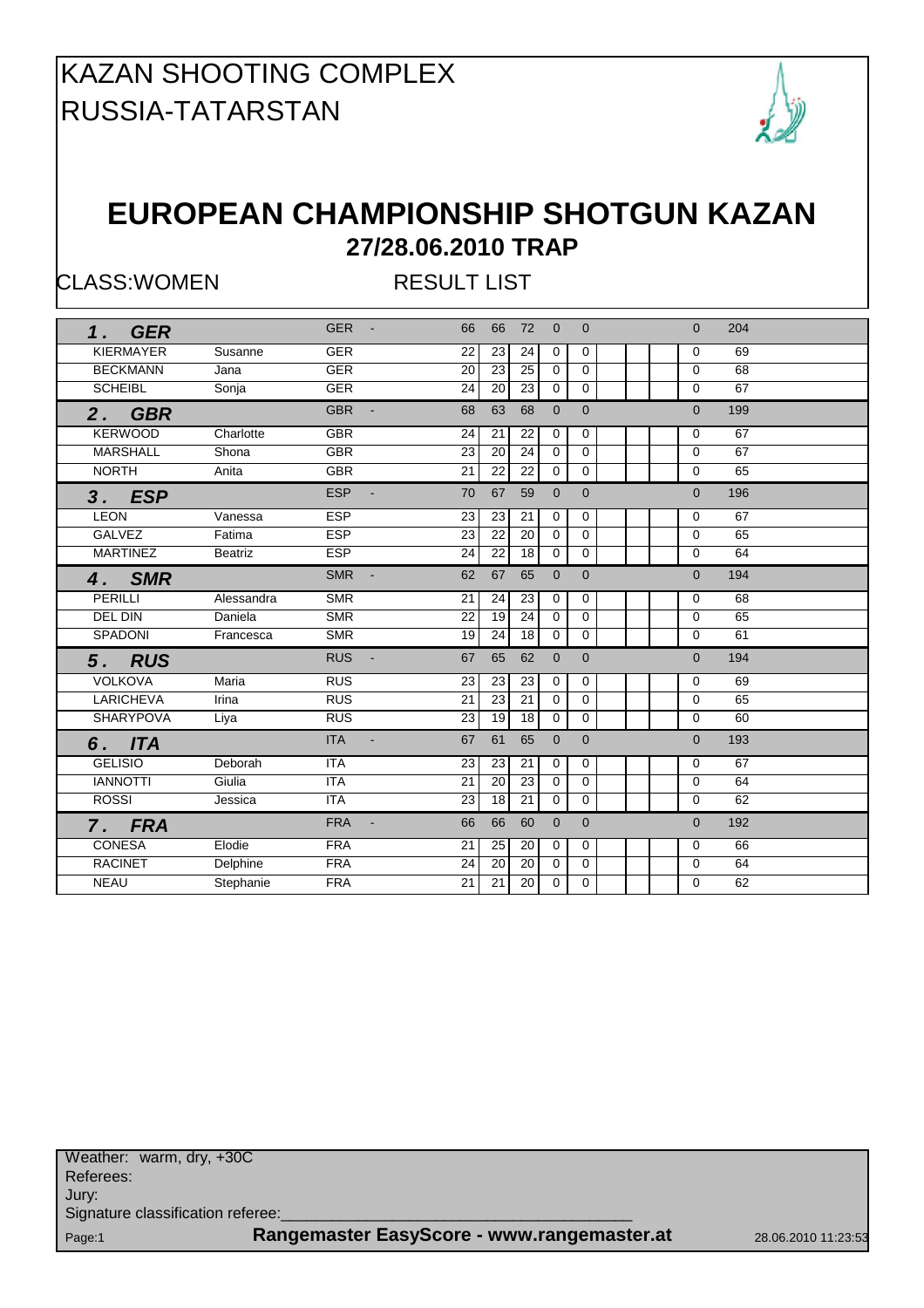

#### **EUROPEAN CHAMPIONSHIP SHOTGUN KAZAN 27/28.06.2010 TRAP**

CLASS:WOMEN JUNIOR RESULT LIST

| <b>ESP</b>        |            | <b>ESP</b>      | 59              | 61              | 57              | $\Omega$ | $\Omega$ |  | $\Omega$ | 177 |  |
|-------------------|------------|-----------------|-----------------|-----------------|-----------------|----------|----------|--|----------|-----|--|
| CANTARERO         | Karina     | <b>ESP</b>      | 19              | 221             | 21              | 0        | 0        |  | 0        | 62  |  |
| <b>CLEMENTE</b>   | Eva Maria  | <b>ESP</b>      | 24              | 20              | 16              | 0        | 0        |  | O        | 60  |  |
| <b>DIAZ</b>       | Aitana     | <b>ESP</b>      | 16 <sup>1</sup> | 19              | 20              | 0        | 0        |  | 0        | 55  |  |
| <b>FRA</b><br>2.  |            | <b>FRA</b><br>- | 55              | 58              | 60              | $\Omega$ | $\Omega$ |  | $\Omega$ | 173 |  |
| COUZY             | Melanie    | <b>FRA</b>      | 20              | 23 <sub>1</sub> | 18              | 0        | $\Omega$ |  | 0        | 61  |  |
| <b>CORMENIER</b>  | Carole     | <b>FRA</b>      | 18              | 19              | 23              | 0        |          |  | 0        | 60  |  |
| <b>COUET</b>      | Adeline    | <b>FRA</b>      | 17 <sup>1</sup> | 16              | 19              | 0        |          |  | $\Omega$ | 52  |  |
| <b>RUS</b><br>3   |            | <b>RUS</b>      | 60              | 56              | 52              | $\Omega$ | $\Omega$ |  | $\Omega$ | 168 |  |
| ALEXEEVA          | Alexandra  | <b>RUS</b>      | 22              | 20 <sub>1</sub> | 18 <sup>1</sup> | $\Omega$ | $\Omega$ |  | 0        | 60  |  |
| <b>TISHCHENKO</b> | Ekaterina  | <b>RUS</b>      | 20              | 20              | 17              | $\Omega$ | U        |  | 0        | 57  |  |
| <b>IGONINA</b>    | Aleksandra | <b>RUS</b>      | 18 <sup>1</sup> | 16              | 17              | 0        | 0        |  | 0        | 51  |  |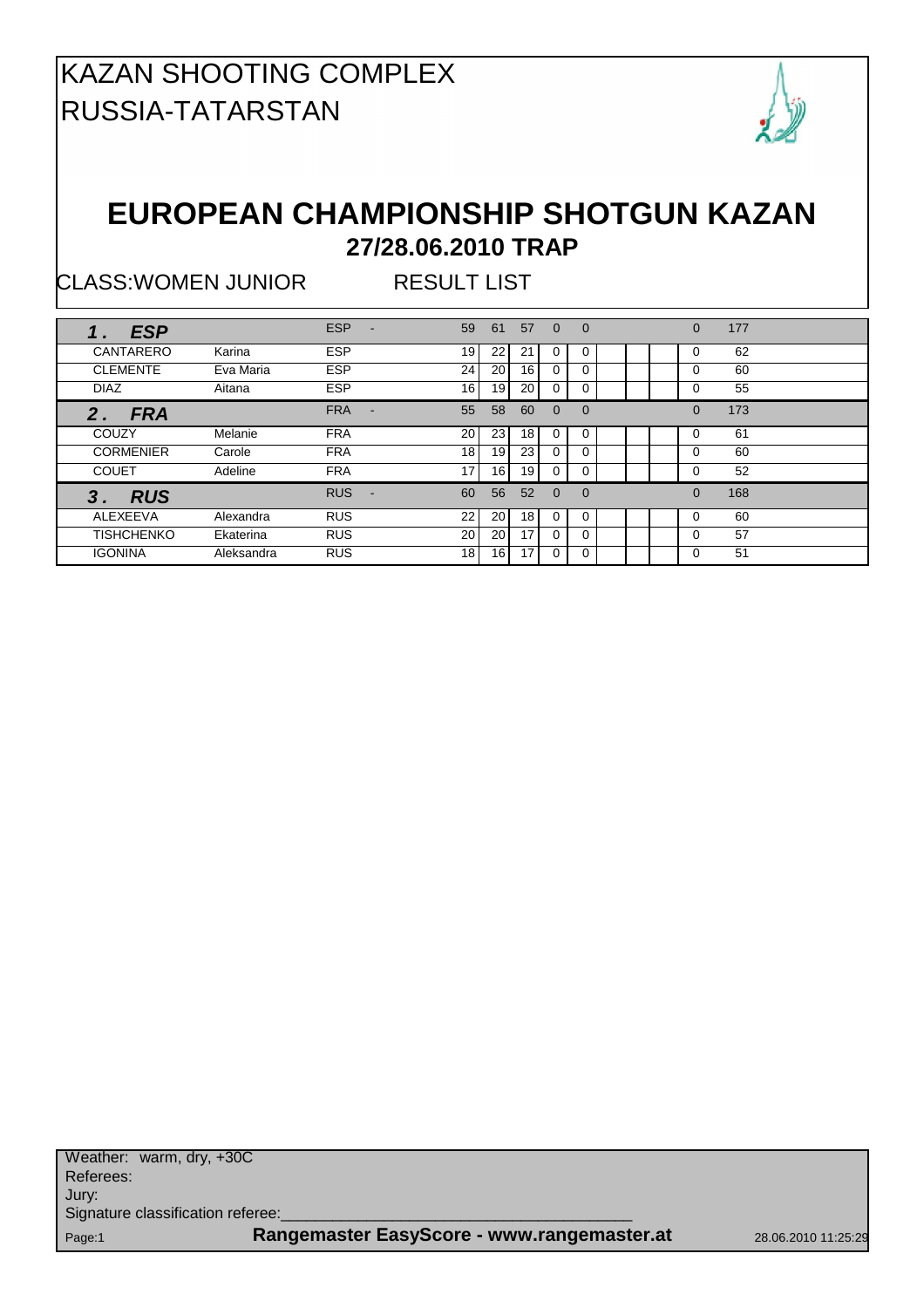

## **EUROPEAN CHAMPIONSHIP SHOTGUN KAZAN**

#### **27/28.06.2010 TRAP**

Class filter:MEN **RESULT LIST** All Nations

|         | Pos. Shooter:               | BIB: BIB: | State: Nat. |            | R1 R2 R3 R4 R5     | Pen. To S1 FinTot2: S2                                                                                                                |  |
|---------|-----------------------------|-----------|-------------|------------|--------------------|---------------------------------------------------------------------------------------------------------------------------------------|--|
| 1       | FERNANDEZ, Alberto          | 1122      |             | <b>ESP</b> | 25 25 25 25 24     | 124<br>23 147                                                                                                                         |  |
| 2       | PELLIELO, Giovanni          | 1299      |             | ITA        | 23 24 24 25 25     | 121<br>25<br>146                                                                                                                      |  |
| 3       | <b>BURNETT, Derek</b>       | 1270      |             | <b>IRL</b> | 23 25 24 25 24     | 121<br>23<br>144                                                                                                                      |  |
| 4       | <b>CLAMENS, Stephane</b>    | 1162      |             |            | FRA 24 24 24 25 24 | 121<br>22 143                                                                                                                         |  |
| 5       | LIPTAK, Jiri                | 1092      |             | CZE        | 23 25 25 24 25     | 19<br>141<br>122                                                                                                                      |  |
| 6       | GACH, Jiri                  | 1087      |             |            | CZE 24 24 25 25 22 | 4 20<br>120<br>140                                                                                                                    |  |
| 7       | <b>BINDRICH, Karsten</b>    | 1225      |             |            | GER 24 24 23 25 24 | 120<br>3                                                                                                                              |  |
| 8       | CERNOGORAZ, Giovann 1056    |           |             |            | CRO 24 24 24 24 24 | $\overline{2}$<br>120                                                                                                                 |  |
| 9       | TUZUN, Oguzhan              | 1511      |             |            | TUR 25 24 23 25 23 | 0<br>120                                                                                                                              |  |
| 10      | AILIOTIS, Yiannis           | 1068      |             |            | CYP 23 23 24 24 25 | 119                                                                                                                                   |  |
| 11      | KOSTELECKY, David           | 1091      |             | <b>CZE</b> | 24 25 25 21 24     | 119                                                                                                                                   |  |
| 12      | FRASCA, Erminio             | 1290      |             | ITA        | 24 24 23 25 23     | 119                                                                                                                                   |  |
| 13      | COLACO, Ricardo             | 1369      |             |            | POR 23 23 24 24 24 | 118                                                                                                                                   |  |
| 14      | VARGA, Erik                 | 1487      |             |            | SVK 23 24 24 23 24 | 118                                                                                                                                   |  |
| 15      | CARNEIRO, Alex              | 1316      |             |            | LUX 25 22 24 23 24 | 118                                                                                                                                   |  |
| 16      | SINMAZISIK, Mustafa Ca 1510 |           |             |            | TUR 24 20 24 25 24 | 117                                                                                                                                   |  |
| 17      | MACEK, Bostjan              | 1447      |             |            | SLO 24 23 23 24 23 | 117                                                                                                                                   |  |
| 18      | CHEBANOV, Igor              | 1396      |             |            | RUS 24 24 22 25 22 | 117                                                                                                                                   |  |
| 19      | DAVIS, Bradley              | 1191      |             |            | GBR 22 25 24 24 22 | 117                                                                                                                                   |  |
| 20      | GLASNOVIC, Josip            | 1059      |             |            | CRO 24 23 24 24 22 | 117                                                                                                                                   |  |
| 21      | ILNAM, Yavuz                | 1507      |             |            | TUR 19 25 23 24 25 | 116                                                                                                                                   |  |
| 22      | MANCINI, Manuel             | 1456      |             |            | SMR 23 22 25 21 25 | 116                                                                                                                                   |  |
| 23      | FABBRIZI, Massimo           | 1287      |             | <b>ITA</b> | 24 23 22 23 24     | 116                                                                                                                                   |  |
| 24      | GLASNOVIC, Anton            | 1058      |             |            | CRO 23 25 21 23 24 | 116                                                                                                                                   |  |
| 25      | SAVVIDES, Phidias           | 1076      |             |            | CYP 24 24 22 22 24 | 116                                                                                                                                   |  |
| 26      | SERRANO, Jesus              | 1132      |             |            | ESP 22 21 25 25 23 | 116                                                                                                                                   |  |
| 27      | ZNIDERCIC, Matej            | 1448      |             |            | SLO 22 25 21 25 23 | 116                                                                                                                                   |  |
| 28      | CAVARA, Roman               | 1477      |             |            | SVK 21 24 24 24 23 | 116                                                                                                                                   |  |
| 29      | SELVA, Stefano              | 1458      |             |            | SMR 23 23 24 23 23 | 116                                                                                                                                   |  |
| 30      | KOMPAN, Ivo                 | 1446      |             |            | SLO 25 24 22 23 22 | 116                                                                                                                                   |  |
| 31      | AMICI, Francesco            | 1454      |             |            | SMR 25 21 21 23 25 | 115                                                                                                                                   |  |
|         | 32 HEADING, Aaron           | 1195      |             |            | GBR 23 22 24 21 25 | 115                                                                                                                                   |  |
|         | 33 SZOLLAR, Andras          | 1264      |             |            | HUN 23 24 21 23 24 | 115                                                                                                                                   |  |
|         | 34 KOVACOCY, Marian         | 1479      |             |            | SVK 23 24 23 21 24 | 115                                                                                                                                   |  |
|         | 35 ALIPOV, Alexey           | 1393      |             |            | RUS 22 24 22 24 23 | 115                                                                                                                                   |  |
| 36      | CHAVASSIEUX, Jean-Pic 1161  |           |             |            | FRA 22 24 22 25 22 | 115                                                                                                                                   |  |
| 37      | KOSAREV, Maxim              | 1408      |             |            | RUS 24 20 25 24 22 | 115                                                                                                                                   |  |
| 38      | SCHERHAUFER, Andrea 1007    |           |             |            | AUT 24 24 22 23 22 | 115                                                                                                                                   |  |
| 39      | MATIKAINEN, Veli Matti      | 1153      |             | <b>FIN</b> | 24 23 24 22 22     | 115                                                                                                                                   |  |
|         | 40 SILVA, Manuel            | 1373      |             |            | POR 24 21 24 25 21 | 115                                                                                                                                   |  |
| Legend: |                             |           |             |            |                    | DNS: Did not start - DNF: Did not finish (N/E/F)WR: (New/Equalled/Final) World Record (N/E/F)ER: (New/Equalled/Final) European Record |  |

Weather: warm, dry, +30C Referees: Signature classification referee: Jury:

Page:1 **Rangemaster EasyScore - www.rangemaster.at**

28.06.2010 18:34:07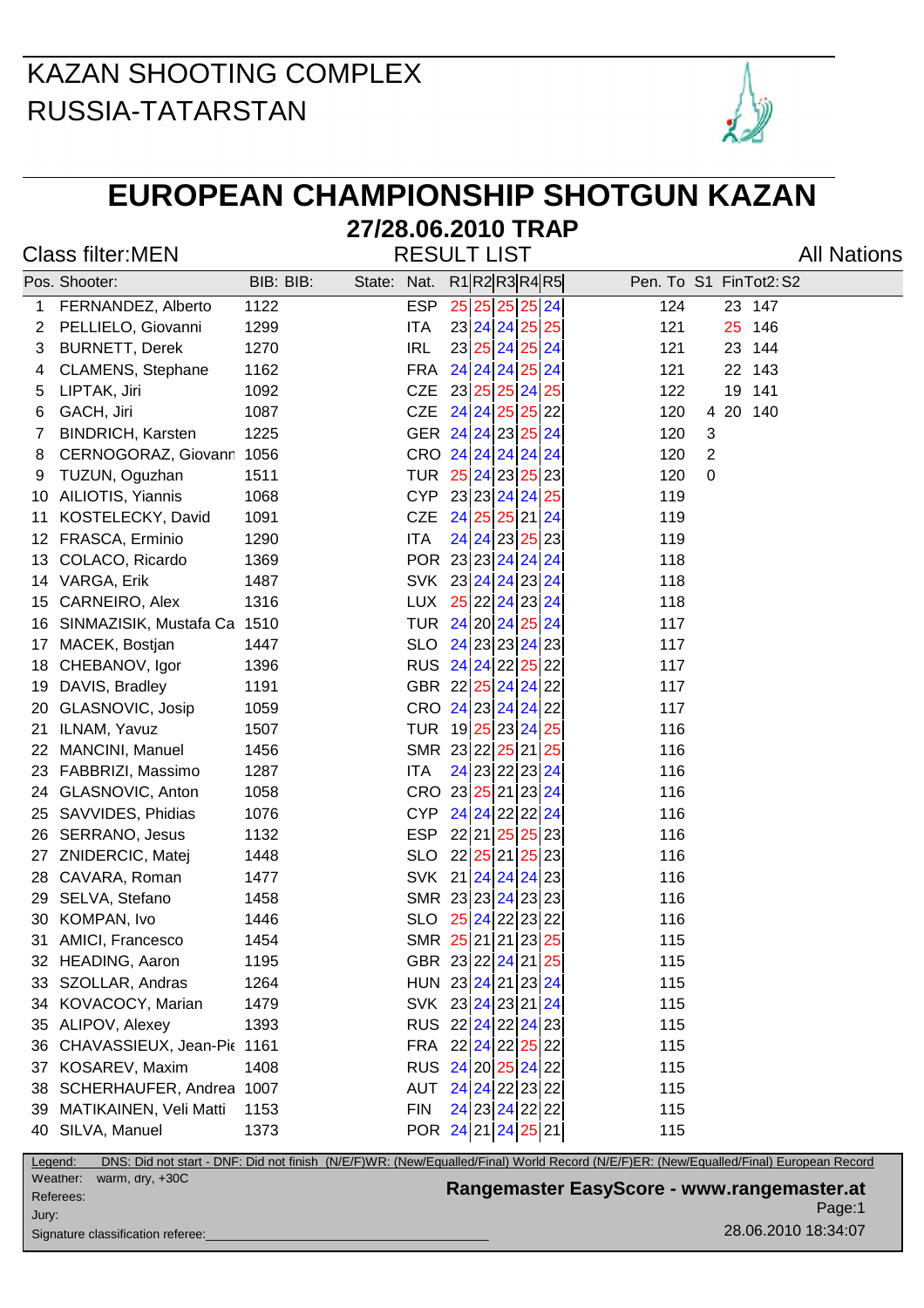|                           | BIB: BIB:                            |                          | Nat.       |     |  | Pen. To S1 FinTot2: S2                                                                                                                                                                                                                                                                                                                                                                                                                                                                                                                                                                                                    |
|---------------------------|--------------------------------------|--------------------------|------------|-----|--|---------------------------------------------------------------------------------------------------------------------------------------------------------------------------------------------------------------------------------------------------------------------------------------------------------------------------------------------------------------------------------------------------------------------------------------------------------------------------------------------------------------------------------------------------------------------------------------------------------------------------|
| ANGELIEV, Hristo          | 1046                                 |                          | <b>BUL</b> |     |  | 114                                                                                                                                                                                                                                                                                                                                                                                                                                                                                                                                                                                                                       |
| JOKINEN, Ari              | 1147                                 |                          | <b>FIN</b> |     |  | 113                                                                                                                                                                                                                                                                                                                                                                                                                                                                                                                                                                                                                       |
| BABAN, Florin             | 1380                                 |                          |            |     |  | 113                                                                                                                                                                                                                                                                                                                                                                                                                                                                                                                                                                                                                       |
| DUPONT, Philippe          | 1029                                 |                          | <b>BEL</b> |     |  | 113                                                                                                                                                                                                                                                                                                                                                                                                                                                                                                                                                                                                                       |
| DESERT, Antonin           | 1169                                 |                          |            |     |  | 113                                                                                                                                                                                                                                                                                                                                                                                                                                                                                                                                                                                                                       |
| SAALISTE, Urmas           | 1139                                 |                          | <b>EST</b> |     |  | 113                                                                                                                                                                                                                                                                                                                                                                                                                                                                                                                                                                                                                       |
| MARTIN, Christophe        | 1030                                 |                          | <b>BEL</b> |     |  | 113                                                                                                                                                                                                                                                                                                                                                                                                                                                                                                                                                                                                                       |
| BICOV, Alexandru          | 1324                                 |                          |            |     |  | 112                                                                                                                                                                                                                                                                                                                                                                                                                                                                                                                                                                                                                       |
| TRZEBINSKI, Jakub         | 1361                                 |                          |            |     |  | 112                                                                                                                                                                                                                                                                                                                                                                                                                                                                                                                                                                                                                       |
| DAMME, Rene               | 1229                                 |                          |            |     |  | 111                                                                                                                                                                                                                                                                                                                                                                                                                                                                                                                                                                                                                       |
| GOISER, Alois             | 1003                                 |                          |            |     |  | 110                                                                                                                                                                                                                                                                                                                                                                                                                                                                                                                                                                                                                       |
| <b>TSYGANENKO, Eduard</b> | 1526                                 |                          |            |     |  | 110                                                                                                                                                                                                                                                                                                                                                                                                                                                                                                                                                                                                                       |
| RUETTGEROTH, Stefan       | 1241                                 |                          |            |     |  | 110                                                                                                                                                                                                                                                                                                                                                                                                                                                                                                                                                                                                                       |
| OGRADY, Thomas            | 1275                                 |                          | <b>IRL</b> |     |  | 109                                                                                                                                                                                                                                                                                                                                                                                                                                                                                                                                                                                                                       |
| KAVALENKA, Andrei         | 1040                                 |                          | <b>BLR</b> |     |  | 109                                                                                                                                                                                                                                                                                                                                                                                                                                                                                                                                                                                                                       |
| GRANADOS, Alfonso         | 1125                                 |                          | <b>ESP</b> |     |  | 3108                                                                                                                                                                                                                                                                                                                                                                                                                                                                                                                                                                                                                      |
| MURPHY, Philip            | 1273                                 |                          | <b>IRL</b> |     |  | 108                                                                                                                                                                                                                                                                                                                                                                                                                                                                                                                                                                                                                       |
| AZEVEDO, Joao             | 1368                                 |                          |            |     |  | 108                                                                                                                                                                                                                                                                                                                                                                                                                                                                                                                                                                                                                       |
|                           |                                      |                          |            |     |  | 107                                                                                                                                                                                                                                                                                                                                                                                                                                                                                                                                                                                                                       |
| NIKANDROV, Yuriy          | 1524                                 |                          |            |     |  | 107                                                                                                                                                                                                                                                                                                                                                                                                                                                                                                                                                                                                                       |
| AHMET, Ratip              | 1067                                 |                          | <b>CYP</b> |     |  | 107                                                                                                                                                                                                                                                                                                                                                                                                                                                                                                                                                                                                                       |
| BABAYEV, Elchin           | 1014                                 |                          | <b>AZE</b> |     |  | 106                                                                                                                                                                                                                                                                                                                                                                                                                                                                                                                                                                                                                       |
| MAGRITZER, Manfred        | 1008                                 |                          | AUT        |     |  | 106                                                                                                                                                                                                                                                                                                                                                                                                                                                                                                                                                                                                                       |
| MORAR, Trofim             | 1325                                 |                          |            |     |  | 105                                                                                                                                                                                                                                                                                                                                                                                                                                                                                                                                                                                                                       |
| CHINOTTI, Carlo           | 1466                                 |                          | SUI        |     |  | 101                                                                                                                                                                                                                                                                                                                                                                                                                                                                                                                                                                                                                       |
| DZIARUHIN, Artiosiom      | 1038                                 |                          | <b>BLR</b> |     |  | 100                                                                                                                                                                                                                                                                                                                                                                                                                                                                                                                                                                                                                       |
| NAUMENKO, Vyacheslav      | 1523                                 |                          | <b>UKR</b> |     |  | 91                                                                                                                                                                                                                                                                                                                                                                                                                                                                                                                                                                                                                        |
| ROTTA, Daniele            | 1469                                 |                          | SUI        |     |  | 89                                                                                                                                                                                                                                                                                                                                                                                                                                                                                                                                                                                                                        |
| PFIFFNER, Luciano         | 1467                                 |                          | SUI        |     |  | 85                                                                                                                                                                                                                                                                                                                                                                                                                                                                                                                                                                                                                        |
|                           | 1017                                 |                          | <b>AZE</b> |     |  | 3 79                                                                                                                                                                                                                                                                                                                                                                                                                                                                                                                                                                                                                      |
|                           | Pos. Shooter:<br>70 ISMAYILOV, Elvin | MLODZIANOWSKI, Robe 1358 | State:     | AUT |  | R1 R2 R3 R4 R5 <br>23 22 23 24 22<br>23 23 20 24 23<br>ROU 23 23 22 22 23<br>23 23 23 22 22<br>FRA 22 24 24 21 22<br>22 22 24 24 21<br>$24$ 22 23 23 21<br>MDA 21 24 20 25 22<br>POL 23 23 22 22 22<br>GER 18 21 23 25 24<br>20 24 21 24 21<br>UKR 22 22 23 22 21<br>GER 22 23 23 21 21<br>23 19 23 21 23<br>23 22 21 21 22<br>21 22 21 24 23<br>23 20 18 25 22<br>POR 21 22 21 24 20<br>POL 21 23 18 24 21<br>UKR 19 22 22 23 21<br>23 23 20 20 21<br>21 24 18 21 22<br>24 21 19 22 20<br>MDA 23 15 20 24 23<br>18 19 20 24 20<br>18 21 21 20 20<br>17 19 19 17 19<br>16 16 19 22 16<br>13 18 17 16 21<br>23 14 13 16 16 |

Page:2 **Rangemaster EasyScore - www.rangemaster.at** 28.06.2010 18:34:08 Weather: warm, dry, +30C Referees: Signature classification referee: Jury: Legend: DNS: Did not start - DNF: Did not finish (N/E/F)WR: (New/Equalled/Final) World Record (N/E/F)ER: (New/Equalled/Final) European Record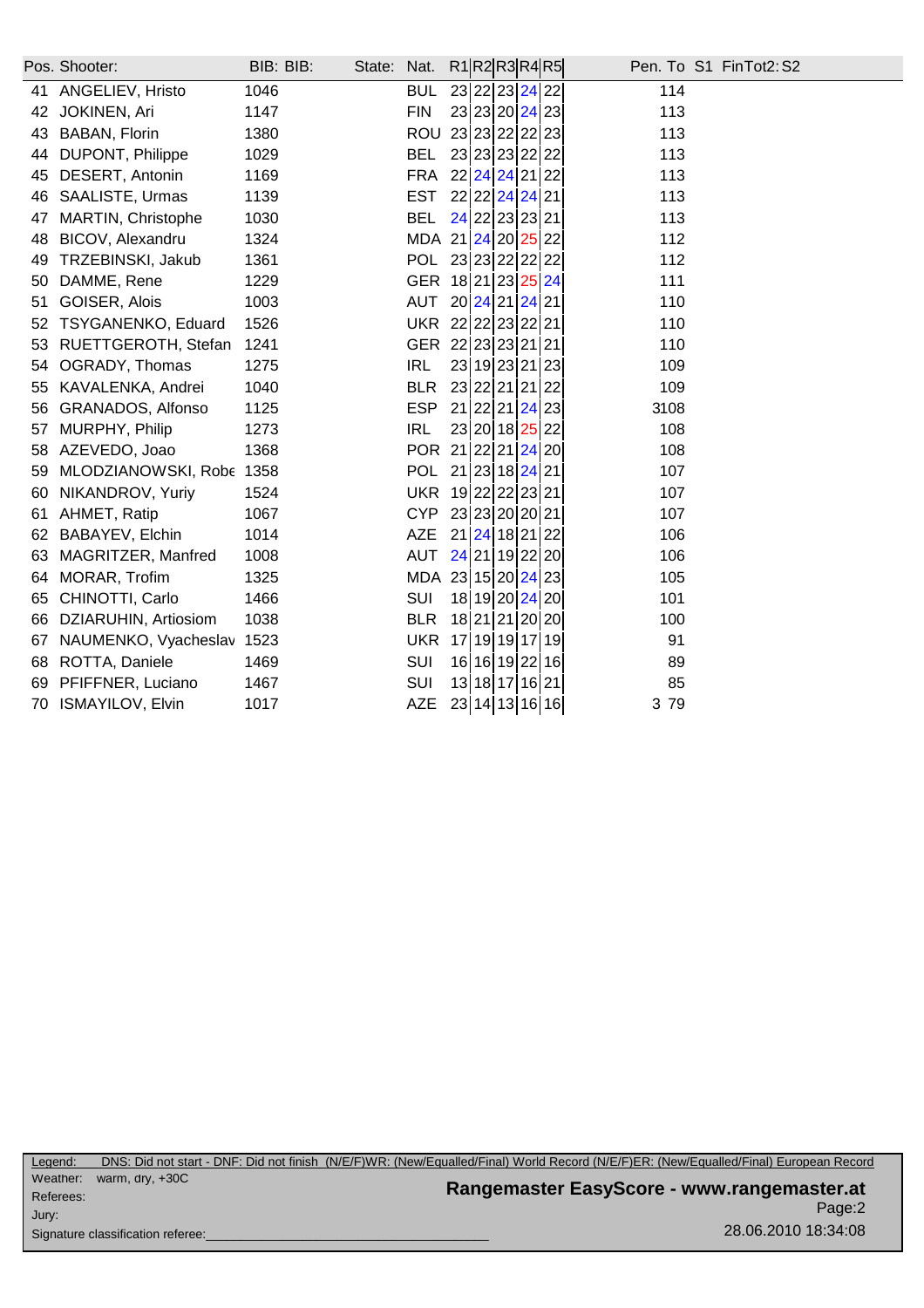

## **EUROPEAN CHAMPIONSHIP SHOTGUN KAZAN**

#### **27/28.06.2010 TRAP** Class filter:MEN JUNIOR RESULT LIST

|    | Pos. Shooter:               | BIB: BIB: | State: Nat. |            | R1 R2 R3 R4 R5     |     |   | Pen. To S1 FinTot2: S2 |  |
|----|-----------------------------|-----------|-------------|------------|--------------------|-----|---|------------------------|--|
| 1  | FERNANDEZ, Antonio          | 1123      |             | <b>ESP</b> | 25 24 23 23 25     | 120 |   | 20 140                 |  |
| 2  | <b>WARD, Thomas Charles</b> | 1207      |             |            | GBR 24 22 23 24 24 | 117 |   | 22 139                 |  |
| 3  | ZOTOV, Denis                | 1440      |             |            | RUS 22 25 24 23 22 | 116 |   | 20 136                 |  |
| 4  | GRAZINI, Valerio            | 1293      |             | <b>ITA</b> | 22 24 24 22 23     | 115 |   | 20 135                 |  |
| 5  | TACHIN, Vincent             | 1178      |             | <b>FRA</b> | 23 23 22 25 22     | 115 |   | 15 130 3               |  |
| 6  | MARTINEZ, Ramon             | 1129      |             | <b>ESP</b> | 22 23 22 23 23     | 113 |   | 5 17 130 2             |  |
| 7  | GAILLARD, Kevin             | 1170      |             | <b>FRA</b> | 19 25 25 21 23     | 113 | 4 |                        |  |
| 8  | GULYAEV, Alexey             | 1404      |             |            | RUS 20 20 25 23 24 | 112 |   |                        |  |
| 9  | CUNHA, Jose                 | 1370      |             |            | POR 20 23 22 22 24 | 111 |   |                        |  |
| 10 | MOTTET, Maxime              | 1031      |             | <b>BEL</b> | 22 20 21 25 23     | 111 |   |                        |  |
| 11 | MACHADO, Paco               | 1127      |             | <b>ESP</b> | 22 23 20 23 23     | 111 |   |                        |  |
| 12 | FIORAVANTI, Giulio          | 1289      |             | <b>ITA</b> | 22 23 21 23 22     | 111 |   |                        |  |
| 13 | VASS, Julius                | 1488      |             | <b>SVK</b> | 20 22 23 24 21     | 110 |   |                        |  |
| 14 | VASICHKIN, Viktor           | 1434      |             |            | RUS 24 23 22 22 19 | 110 |   |                        |  |
| 15 | MORGAN, Scott               | 1202      |             |            | GBR 20 19 22 24 24 | 109 |   |                        |  |
| 16 | PIGORSCH, Paul              | 1240      |             |            | GER 23 23 20 20 23 | 109 |   |                        |  |
| 17 | SOSA, Lyndon                | 1317      |             |            | LUX 19 25 22 23 19 | 108 |   |                        |  |
| 18 | DVORAK, Martin              | 1085      |             |            | CZE 21 23 21 20 22 | 107 |   |                        |  |
| 19 | ABRAMOVIC, Radovan          | 1055      |             |            | CRO 22 19 23 23 20 | 107 |   |                        |  |
| 20 | RADZIMSKI, Krzysztof        | 1359      |             | <b>POL</b> | 22 18 22 22 22     | 106 |   |                        |  |
| 21 | VANEK, Pavel                | 1099      |             | <b>CZE</b> | 22 23 21 23 16     | 105 |   |                        |  |
| 22 | VODICKA, Ludek              | 1100      |             | <b>CZE</b> | 23 22 19 20 20     | 104 |   |                        |  |
| 23 | <b>BERTOLDI, Reto</b>       | 1465      |             | <b>SUI</b> | 20 22 22 21 19     | 104 |   |                        |  |
| 24 | MASCHER, Chris              | 1238      |             |            | GER 22 22 23 19 18 | 104 |   |                        |  |
| 25 | DRESCHER, Sebastian         | 1230      |             |            | GER 23 21 20 18 21 | 103 |   |                        |  |
| 26 | GEIST, Alexander            | 1002      |             | <b>AUT</b> | 19 21 21 19 22     | 102 |   |                        |  |
| 27 | ROITHMAYR, Roman            | 1006      |             | <b>AUT</b> | 22 17 21 18 22     | 100 |   |                        |  |
| 28 | SILVA NUNES, Jose           | 1374      |             |            | POR 19 18 21 21 21 | 100 |   |                        |  |
| 29 | THEIS, Julien               | 1318      |             |            | LUX 22 18 21 19 19 | 99  |   |                        |  |
| 30 | FISCHAK, David              | 1001      |             | AUT        | 18 18 21 21 18     | 96  |   |                        |  |
| 31 | MCMILLAN, Callum Jon        | 1200      |             |            | GBR 21 17 16 22 19 | 95  |   |                        |  |
|    | 32 HUSEYINLI, Ali           | 1016      |             | AZE        | 17 16 20 20 21     | 94  |   |                        |  |
| 33 | VASSEUR, Jeremy             | 1180      |             | <b>FRA</b> | 18 22 17 19 16     | 92  |   |                        |  |
| 34 | MACHADO, Joao               | 1371      |             |            | POR 16 20 17 18 16 | 87  |   |                        |  |

Page:1 **Rangemaster EasyScore - www.rangemaster.at** 28.06.2010 17:45:06 Weather: warm, dry, +30C Referees: Signature classification referee: Jury: Legend: DNS: Did not start - DNF: Did not finish (N/E/F)WR: (New/Equalled/Final) World Record (N/E/F)ER: (New/Equalled/Final) European Record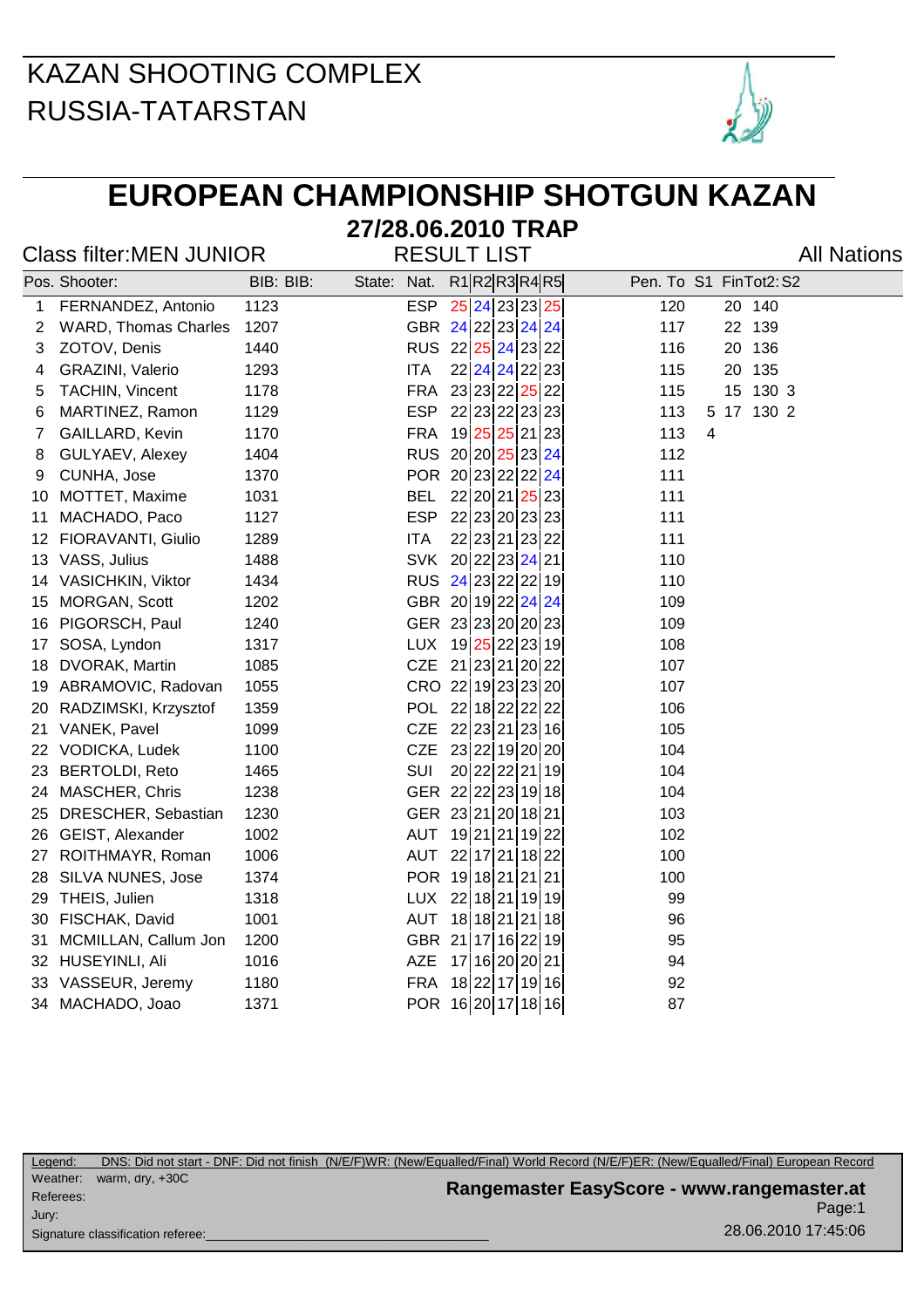

#### **EUROPEAN CHAMPIONSHIP SHOTGUN KAZAN 27/28.06.2010 TRAP**

CLASS:MEN JUNIOR RESULT LIST

| 1. ESP             |                       | <b>ESP</b>                   | 69              | 70              | 65              | 69 71           |                 | $\Omega$       | 344             |
|--------------------|-----------------------|------------------------------|-----------------|-----------------|-----------------|-----------------|-----------------|----------------|-----------------|
| <b>FERNANDEZ</b>   | Antonio               | <b>ESP</b>                   | 25              | 24              | 23              | 23              | $\overline{25}$ | $\Omega$       | 120             |
| <b>MARTINEZ</b>    | Ramon                 | <b>ESP</b>                   | 22              | 23              | 22              | 23              | 23              | $\Omega$       | 113             |
| <b>MACHADO</b>     | Paco                  | <b>ESP</b>                   | 22              | 23              | 20              | 23              | 23              | $\Omega$       | 111             |
| 2. RUS             |                       | <b>RUS</b><br>$\blacksquare$ | 66              | 68              | 71              | 68              | 65              | $\Omega$       | 338             |
| ZOTOV              | Denis                 | <b>RUS</b>                   | 22              | 25              | 24              | 23              | 22              | $\Omega$       | 116             |
| <b>GULYAEV</b>     | Alexey                | <b>RUS</b>                   | 20              | 20              | 25              | 23              | 24              | $\mathbf 0$    | 112             |
| <b>VASICHKIN</b>   | Viktor                | <b>RUS</b>                   | $\overline{24}$ | 23              | 22              | $\overline{22}$ | 19              | $\Omega$       | 110             |
| 3. GBR             |                       | <b>GBR</b><br>$\blacksquare$ | 65              | 58              | 61              | 70              | 67              | $\overline{0}$ | 321             |
| WARD               | <b>Thomas Charles</b> | <b>GBR</b>                   | 24              | 22              | 23              | 24              | 24              | $\Omega$       | 117             |
| <b>MORGAN</b>      | Scott                 | <b>GBR</b>                   | 20              | 19              | 22              | 24              | $\overline{24}$ | $\Omega$       | 109             |
| <b>MCMILLAN</b>    | Callum Jon            | <b>GBR</b>                   | 21              | 17              | 16              | $\overline{22}$ | 19              | $\Omega$       | 95              |
| 4. FRA             |                       | <b>FRA</b><br>$\mathbf{r}$   | 60              | 70              | 64              | 65              | 61              | $\Omega$       | 320             |
| <b>TACHIN</b>      | Vincent               | <b>FRA</b>                   | 23              | 23              | 22              | 25              | 22              | $\Omega$       | 115             |
| <b>GAILLARD</b>    | Kevin                 | <b>FRA</b>                   | 19              | 25              | 25              | 21              | 23              | $\Omega$       | 113             |
| VASSEUR            | Jeremy                | <b>FRA</b>                   | 18              | 22              | 17              | 19              | 16              | $\Omega$       | $\overline{92}$ |
| 5. GER             |                       | <b>GER</b>                   | 68              | 66              | 63              | 57              | 62              | $\Omega$       | 316             |
| <b>PIGORSCH</b>    | Paul                  | <b>GER</b>                   | 23              | 23              | 20              | 20              | 23              | 0              | 109             |
| <b>MASCHER</b>     | Chris                 | <b>GER</b>                   | $\overline{22}$ | $\overline{22}$ | 23              | 19              | 18              | $\Omega$       | 104             |
| <b>DRESCHER</b>    | Sebastian             | <b>GER</b>                   | $\overline{23}$ | $\overline{21}$ | $\overline{20}$ | $\overline{18}$ | $\overline{21}$ | $\Omega$       | 103             |
| 6. CZE             |                       | CZE                          | 66              | 68              | 61              | 63              | 58              | $\Omega$       | 316             |
| <b>DVORAK</b>      | Martin                | <b>CZE</b>                   | 21              | 23              | 21              | 20              | 22              | $\Omega$       | 107             |
| <b>VANEK</b>       | Pavel                 | <b>CZE</b>                   | 22              | 23              | 21              | $\overline{23}$ | 16              | $\Omega$       | 105             |
| <b>VODICKA</b>     | Ludek                 | <b>CZE</b>                   | 23              | 22              | 19              | 20              | 20              | $\Omega$       | 104             |
| 7. AUT             |                       | AUT<br>$\sim$                | 59              | 56              | 63              | 58              | 62              | $\Omega$       | 298             |
| <b>GEIST</b>       | Alexander             | <b>AUT</b>                   | 19              | 21              | 21              | 19              | 22              | 0              | 102             |
| <b>ROITHMAYR</b>   | Roman                 | <b>AUT</b>                   | $\overline{22}$ | $\overline{17}$ | $\overline{21}$ | $\overline{18}$ | 22              | $\mathbf 0$    | 100             |
| <b>FISCHAK</b>     | David                 | <b>AUT</b>                   | 18              | 18              | 21              | 21              | 18              | $\Omega$       | 96              |
| 8. POR             |                       | <b>POR</b><br>$\sim$         | 55              | 61              | 60              | 61              | 61              | $\overline{0}$ | 298             |
| <b>CUNHA</b>       | Jose                  | <b>POR</b>                   | 20              | 23              | 22              | 22              | 24              | 0              | 111             |
| <b>SILVA NUNES</b> | Jose                  | <b>POR</b>                   | 19              | 18              | 21              | 21              | 21              | $\mathbf 0$    | 100             |
| <b>MACHADO</b>     | Joao                  | <b>POR</b>                   | 16              | 20              | 17              | 18              | 16              | $\Omega$       | $\overline{87}$ |
|                    |                       |                              |                 |                 |                 |                 |                 |                |                 |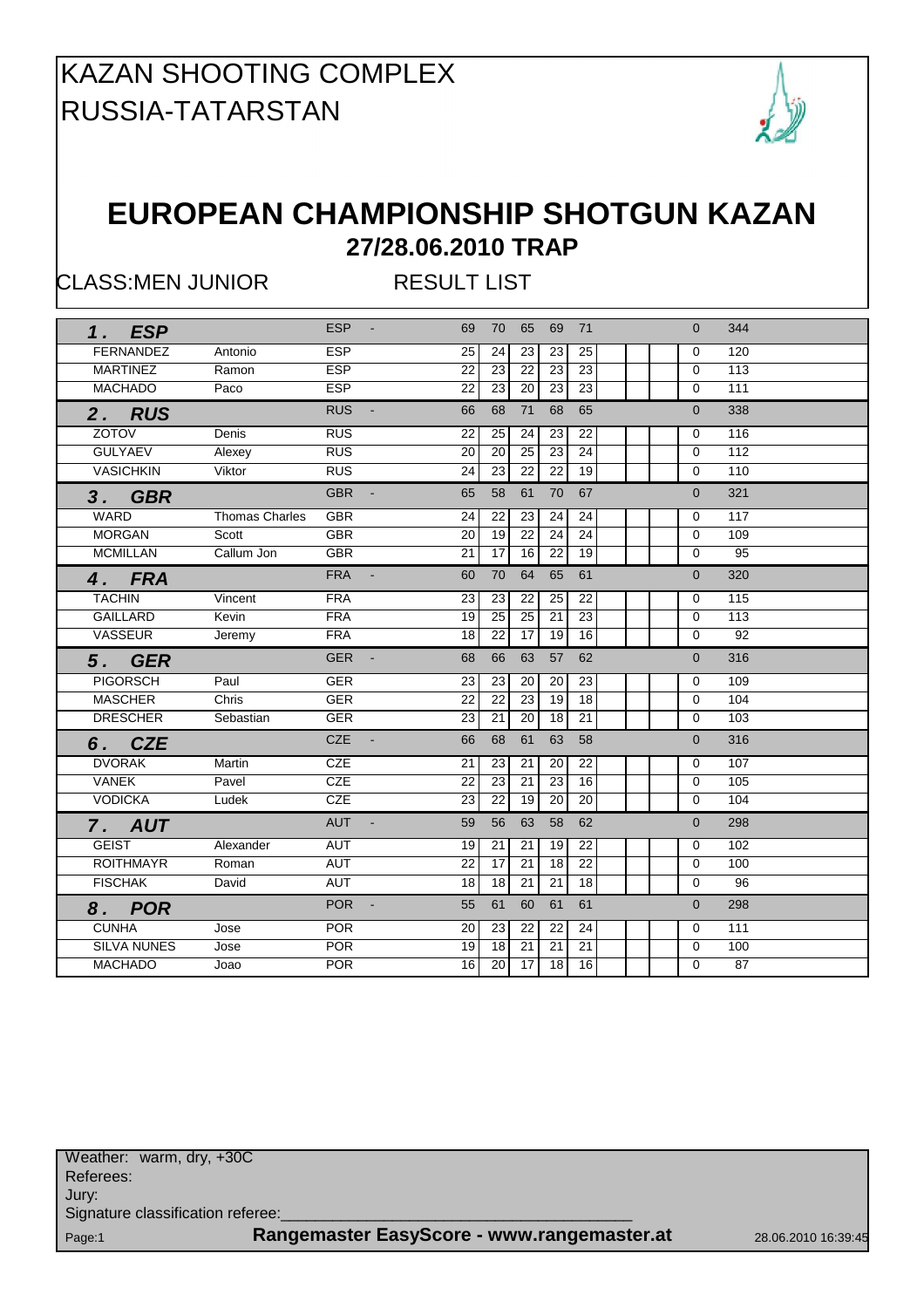

#### **EUROPEAN CHAMPIONSHIP SHOTGUN KAZAN 27/28.06.2010 TRAP**

CLASS:MEN RESULT LIST

| <b>CZE</b><br>1.                                                                      |             | <b>CZE</b><br>$\sim$ $\sim$  | 71<br>74<br>75<br>71<br>70                                                         | $\overline{0}$<br>361 |  |  |  |  |  |  |  |
|---------------------------------------------------------------------------------------|-------------|------------------------------|------------------------------------------------------------------------------------|-----------------------|--|--|--|--|--|--|--|
| <b>LIPTAK</b>                                                                         | Jiri        | <b>CZE</b>                   | 25<br>25<br>23<br>25<br>24                                                         | 122<br>0              |  |  |  |  |  |  |  |
| GACH                                                                                  | Jiri        | <b>CZE</b>                   | 22<br>24<br>24<br>25<br>25                                                         | 120<br>0              |  |  |  |  |  |  |  |
| <b>KOSTELECKY</b>                                                                     | David       | <b>CZE</b>                   | $\overline{24}$<br>24<br>25<br>25<br>21                                            | $\mathbf 0$<br>119    |  |  |  |  |  |  |  |
| 2. ITA                                                                                |             | <b>ITA</b><br>$\blacksquare$ | 72<br>71<br>71<br>69<br>73                                                         | $\mathbf{0}$<br>356   |  |  |  |  |  |  |  |
| <b>PELLIELO</b>                                                                       | Giovanni    | <b>ITA</b>                   | 23<br>24<br>24<br>25<br>25                                                         | 121<br>0              |  |  |  |  |  |  |  |
| <b>FRASCA</b>                                                                         | Erminio     | <b>ITA</b>                   | 23<br>25<br>23<br>24<br>24                                                         | 119<br>$\mathbf 0$    |  |  |  |  |  |  |  |
| <b>FABBRIZI</b>                                                                       | Massimo     | <b>ITA</b>                   | $\overline{22}$<br>23<br>24<br>24<br>23                                            | 116<br>0              |  |  |  |  |  |  |  |
|                                                                                       |             |                              |                                                                                    |                       |  |  |  |  |  |  |  |
| 3. TUR                                                                                |             | <b>TUR</b><br>$\blacksquare$ | 70<br>72<br>69<br>74<br>68                                                         | 353<br>$\mathbf{0}$   |  |  |  |  |  |  |  |
| <b>TUZUN</b>                                                                          | Oguzhan     | <b>TUR</b>                   | 25<br>24<br>23<br>25<br>23                                                         | 120<br>0              |  |  |  |  |  |  |  |
| <b>SINMAZISIK</b>                                                                     | Mustafa Can | <b>TUR</b>                   | 24<br>20<br>24<br>25<br>24                                                         | 117<br>$\mathbf 0$    |  |  |  |  |  |  |  |
| <b>ILNAM</b>                                                                          | Yavuz       | <b>TUR</b>                   | 25<br>23<br>$\overline{24}$<br>25<br>19                                            | 116<br>0              |  |  |  |  |  |  |  |
| 4. CRO                                                                                |             | <b>CRO</b>                   | 72<br>69<br>71<br>70<br>71                                                         | 353<br>$\overline{0}$ |  |  |  |  |  |  |  |
| CERNOGORAZ                                                                            | Giovanni    | CRO                          | 24<br>24<br>24<br>24<br>24                                                         | 120<br>0              |  |  |  |  |  |  |  |
| <b>GLASNOVIC</b>                                                                      | Josip       | CRO                          | 23<br>24<br>24<br>24<br>22                                                         | 117<br>$\mathbf 0$    |  |  |  |  |  |  |  |
| <b>GLASNOVIC</b>                                                                      | Anton       | <b>CRO</b>                   | $\overline{25}$<br>$\overline{21}$<br>$\overline{23}$<br>$\overline{24}$<br>23     | 116<br>$\mathbf 0$    |  |  |  |  |  |  |  |
| 5. SVK                                                                                |             | <b>SVK</b>                   | 72<br>71<br>68<br>71<br>67                                                         | 349<br>$\overline{0}$ |  |  |  |  |  |  |  |
| <b>VARGA</b>                                                                          | Erik        | <b>SVK</b>                   | 23<br>24<br>24<br>23<br>24                                                         | 118<br>0              |  |  |  |  |  |  |  |
| <b>CAVARA</b>                                                                         | Roman       | <b>SVK</b>                   | 24<br>24<br>24<br>$\overline{23}$<br>21                                            | 116<br>$\mathbf 0$    |  |  |  |  |  |  |  |
| <b>KOVACOCY</b>                                                                       | Marian      | <b>SVK</b>                   | 24<br>23<br>24<br>23<br>21                                                         | 115<br>0              |  |  |  |  |  |  |  |
|                                                                                       |             | <b>SLO</b><br>$\equiv$       | 72<br>72<br>71<br>66<br>68                                                         | 349                   |  |  |  |  |  |  |  |
| 6. SLO                                                                                |             |                              |                                                                                    | $\overline{0}$        |  |  |  |  |  |  |  |
| <b>MACEK</b>                                                                          | Bostjan     | <b>SLO</b>                   | 23<br>23<br>23<br>24<br>24                                                         | 117<br>0              |  |  |  |  |  |  |  |
| <b>KOMPAN</b>                                                                         | Ivo         | <b>SLO</b>                   | $\overline{25}$<br>$\overline{24}$<br>22<br>23<br>$\overline{22}$                  | 116<br>0              |  |  |  |  |  |  |  |
| ZNIDERCIC                                                                             | Matej       | <b>SLO</b>                   | $\overline{22}$<br>$\overline{25}$<br>$\overline{25}$<br>$\overline{23}$<br>21     | 116<br>$\mathbf 0$    |  |  |  |  |  |  |  |
| 7. FRA                                                                                |             | <b>FRA</b><br>$\equiv$       | 72<br>70<br>68<br>68<br>71                                                         | 349<br>$\overline{0}$ |  |  |  |  |  |  |  |
| <b>CLAMENS</b>                                                                        | Stephane    | <b>FRA</b>                   | 24<br>24<br>24<br>25<br>24                                                         | 121<br>$\mathbf 0$    |  |  |  |  |  |  |  |
| <b>CHAVASSIEUX</b>                                                                    | Jean-Pierre | <b>FRA</b>                   | 22<br>$\overline{22}$<br>$\overline{24}$<br>$\overline{22}$<br>$\overline{25}$     | 115<br>$\mathbf 0$    |  |  |  |  |  |  |  |
| <b>DESERT</b>                                                                         | Antonin     | <b>FRA</b>                   | $\overline{22}$<br>22<br>24<br>24<br>21                                            | 113<br>0              |  |  |  |  |  |  |  |
| 8. ESP                                                                                |             | <b>ESP</b><br>$\blacksquare$ | 71<br>70<br>68<br>68<br>74                                                         | $-3$<br>348           |  |  |  |  |  |  |  |
| <b>FERNANDEZ</b>                                                                      | Alberto     | <b>ESP</b>                   | 25<br>25<br>25<br>25<br>24                                                         | 124<br>0              |  |  |  |  |  |  |  |
| <b>SERRANO</b>                                                                        | Jesus       | <b>ESP</b>                   | 22<br>21<br>25<br>$\overline{25}$<br>$\overline{23}$                               | 116<br>0              |  |  |  |  |  |  |  |
| <b>GRANADOS</b>                                                                       | Alfonso     | <b>ESP</b>                   | $\overline{21}$<br>$\overline{24}$<br>23<br>22<br>21                               | 108<br>3              |  |  |  |  |  |  |  |
|                                                                                       |             | <b>SMR</b>                   | 70<br>71<br>66<br>67<br>73                                                         | 347<br>$\overline{0}$ |  |  |  |  |  |  |  |
| 9.<br><b>SMR</b>                                                                      |             |                              |                                                                                    |                       |  |  |  |  |  |  |  |
| <b>SELVA</b>                                                                          | Stefano     | <b>SMR</b>                   | 23<br>$24 \mid 23$<br>23<br>23                                                     | 0<br>116              |  |  |  |  |  |  |  |
| <b>MANCINI</b><br><b>AMICI</b>                                                        | Manuel      | <b>SMR</b><br><b>SMR</b>     | 23<br>22<br>25<br>21<br>25<br>25<br>$\overline{21}$<br>21<br>23<br>$\overline{25}$ | 116<br>0<br>115       |  |  |  |  |  |  |  |
|                                                                                       | Francesco   |                              |                                                                                    | 0                     |  |  |  |  |  |  |  |
| 10. RUS                                                                               |             | RUS -                        | 68<br>69<br>73<br>67<br>70                                                         | $\overline{0}$<br>347 |  |  |  |  |  |  |  |
| <b>CHEBANOV</b>                                                                       | Igor        | <b>RUS</b>                   | 24<br>24<br>22<br>25<br>22                                                         | 117<br>0              |  |  |  |  |  |  |  |
| <b>ALIPOV</b><br>RUS<br>24<br>$\overline{22}$<br>24<br>23<br>Alexey<br>22<br>115<br>0 |             |                              |                                                                                    |                       |  |  |  |  |  |  |  |
| <b>KOSAREV</b><br><b>RUS</b><br>22<br>24<br>20<br>25<br>24<br>115<br>Maxim<br>0       |             |                              |                                                                                    |                       |  |  |  |  |  |  |  |
| Weather: warm, dry, +30C                                                              |             |                              |                                                                                    |                       |  |  |  |  |  |  |  |
| Referees:                                                                             |             |                              |                                                                                    |                       |  |  |  |  |  |  |  |
| Jury:                                                                                 |             |                              |                                                                                    |                       |  |  |  |  |  |  |  |
| Signature classification referee:                                                     |             |                              |                                                                                    |                       |  |  |  |  |  |  |  |
| Page:1                                                                                |             |                              | Rangemaster EasyScore - www.rangemaster.at                                         | 28.06.2010 16:37:52   |  |  |  |  |  |  |  |
|                                                                                       |             |                              |                                                                                    |                       |  |  |  |  |  |  |  |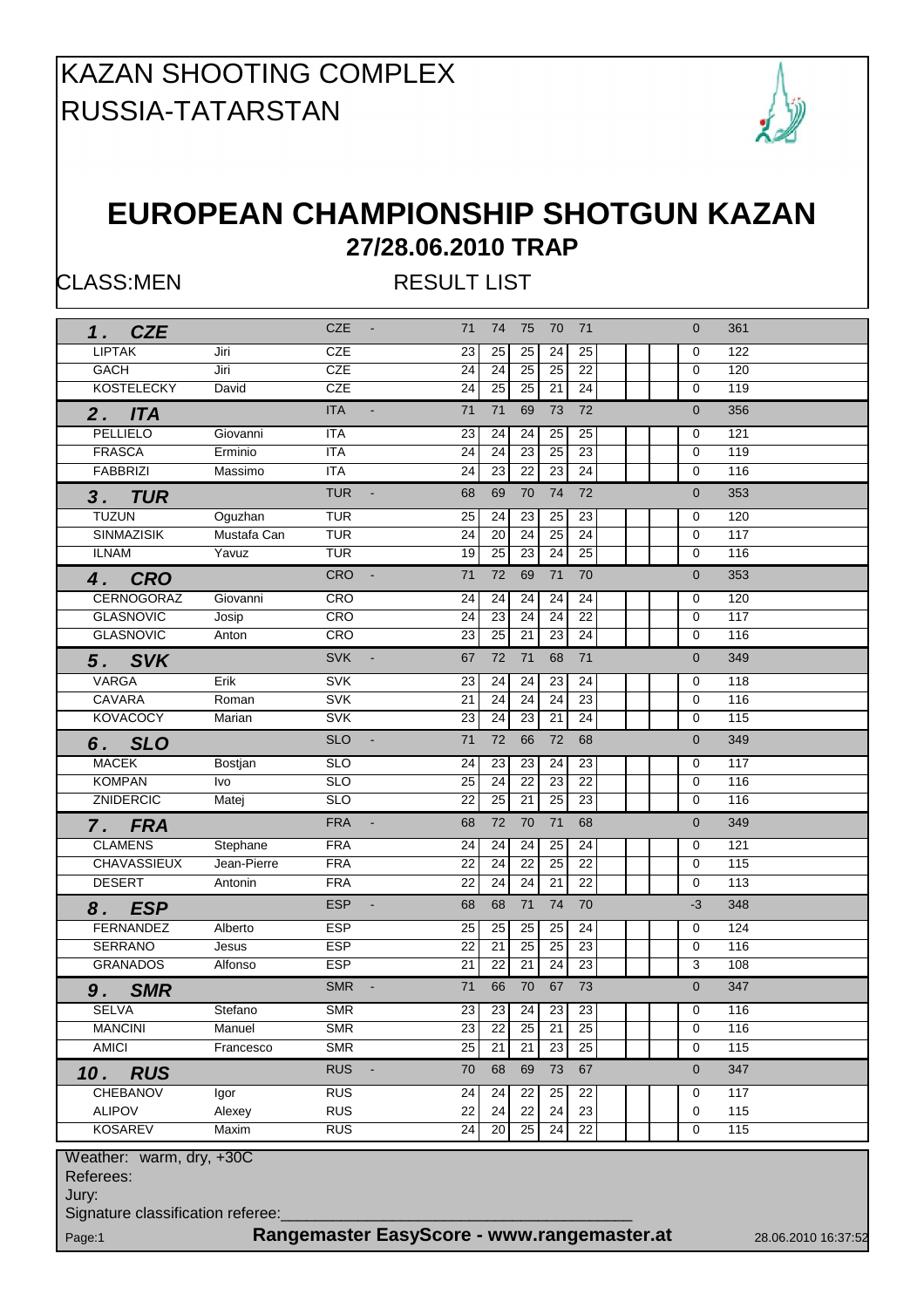| 11. CYP            |            | CYP-                       | 70<br>70<br>66<br>70<br>66                                        | 342<br>$\Omega$       |
|--------------------|------------|----------------------------|-------------------------------------------------------------------|-----------------------|
| <b>AILIOTIS</b>    | Yiannis    | <b>CYP</b>                 | 23<br>23<br>24<br>24<br>25                                        | 119<br>$\Omega$       |
| <b>SAVVIDES</b>    | Phidias    | <b>CYP</b>                 | $\overline{24}$<br>$\overline{22}$<br>$\overline{24}$<br>24<br>22 | 116<br>$\Omega$       |
| AHMET              | Ratip      | <b>CYP</b>                 | 21<br>23<br>23<br>20<br>20                                        | $\mathbf 0$<br>107    |
| 12. GER            |            | <b>GER</b>                 | 68<br>69<br>71<br>69<br>64                                        | 341<br>$\Omega$       |
| <b>BINDRICH</b>    | Karsten    | <b>GER</b>                 | 24<br>24<br>23<br>25<br>24                                        | 120<br>$\Omega$       |
| <b>DAMME</b>       | Rene       | <b>GER</b>                 | 23<br>25<br>24<br>18<br>21                                        | 111<br>$\Omega$       |
| <b>RUETTGEROTH</b> | Stefan     | <b>GER</b>                 | 22<br>23<br>23<br>21<br>21                                        | 110<br>$\Omega$       |
| 13. POR            |            | <b>POR</b>                 | 66<br>69<br>73<br>65<br>68                                        | 341<br>$\Omega$       |
| COLACO             | Ricardo    | <b>POR</b>                 | 23<br>23<br>24<br>24<br>24                                        | 118<br>$\mathbf 0$    |
| <b>SILVA</b>       | Manuel     | <b>POR</b>                 | 24<br>21<br>24<br>25<br>21                                        | 115<br>$\Omega$       |
| <b>AZEVEDO</b>     | Joao       | <b>POR</b>                 | 21<br>22<br>21<br>24<br>20                                        | 108<br>$\Omega$       |
| 14. IRL            |            | <b>IRL</b><br>$\mathbf{r}$ | 69<br>64<br>65<br>71<br>69                                        | 338<br>$\overline{0}$ |
| <b>BURNETT</b>     | Derek      | <b>IRL</b>                 | 23<br>25<br>24<br>25<br>24                                        | 121<br>0              |
| <b>OGRADY</b>      | Thomas     | <b>IRL</b>                 | 19<br>23<br>23<br>23<br>21                                        | 109<br>$\Omega$       |
| <b>MURPHY</b>      | Philip     | R                          | 22<br>23<br>20<br>18<br>25                                        | 108<br>$\Omega$       |
| <b>15. AUT</b>     |            | <b>AUT</b><br>$\sim$       | 69<br>62<br>69<br>63<br>68                                        | 331<br>$\Omega$       |
| <b>SCHERHAUFER</b> | Andreas    | <b>AUT</b>                 | 24<br>24<br>22<br>23<br>22                                        | 115<br>$\Omega$       |
| <b>GOISER</b>      | Alois      | AUT                        | 21<br>24<br>21<br>20<br>24                                        | 110<br>$\Omega$       |
| <b>MAGRITZER</b>   | Manfred    | <b>AUT</b>                 | $\overline{24}$<br>$\overline{21}$<br>19<br>22<br>20              | 106<br>$\Omega$       |
| <b>16. UKR</b>     |            | <b>UKR</b>                 | 63<br>62<br>61<br>58<br>64                                        | 308<br>$\overline{0}$ |
| <b>TSYGANENKO</b>  | Eduard     | <b>UKR</b>                 | 23<br>22<br>22<br>22<br>21                                        | 110<br>$\Omega$       |
| <b>NIKANDROV</b>   | Yuriy      | <b>UKR</b>                 | 19<br>22<br>22<br>23<br>21                                        | 107<br>$\Omega$       |
| NAUMENKO           | Vyacheslav | <b>UKR</b>                 | 17<br>17<br>19<br>19<br>19                                        | 91<br>$\Omega$        |
| <b>17. SUI</b>     |            | <b>SUI</b><br>$\sim$       | 53<br>62<br>47<br>56<br>57                                        | 275<br>$\Omega$       |
| <b>CHINOTTI</b>    | Carlo      | <b>SUI</b>                 | 18<br>19<br>20<br>24<br>20                                        | 101<br>$\Omega$       |
| <b>ROTTA</b>       | Daniele    | $\overline{\text{SUI}}$    | 16<br>19<br>$\overline{22}$<br>$\overline{16}$<br>16              | 89<br>$\Omega$        |
| <b>PFIFFNER</b>    | Luciano    | $\overline{\text{SUI}}$    | $\overline{17}$<br>13<br>18<br>16<br>21                           | 85<br>$\Omega$        |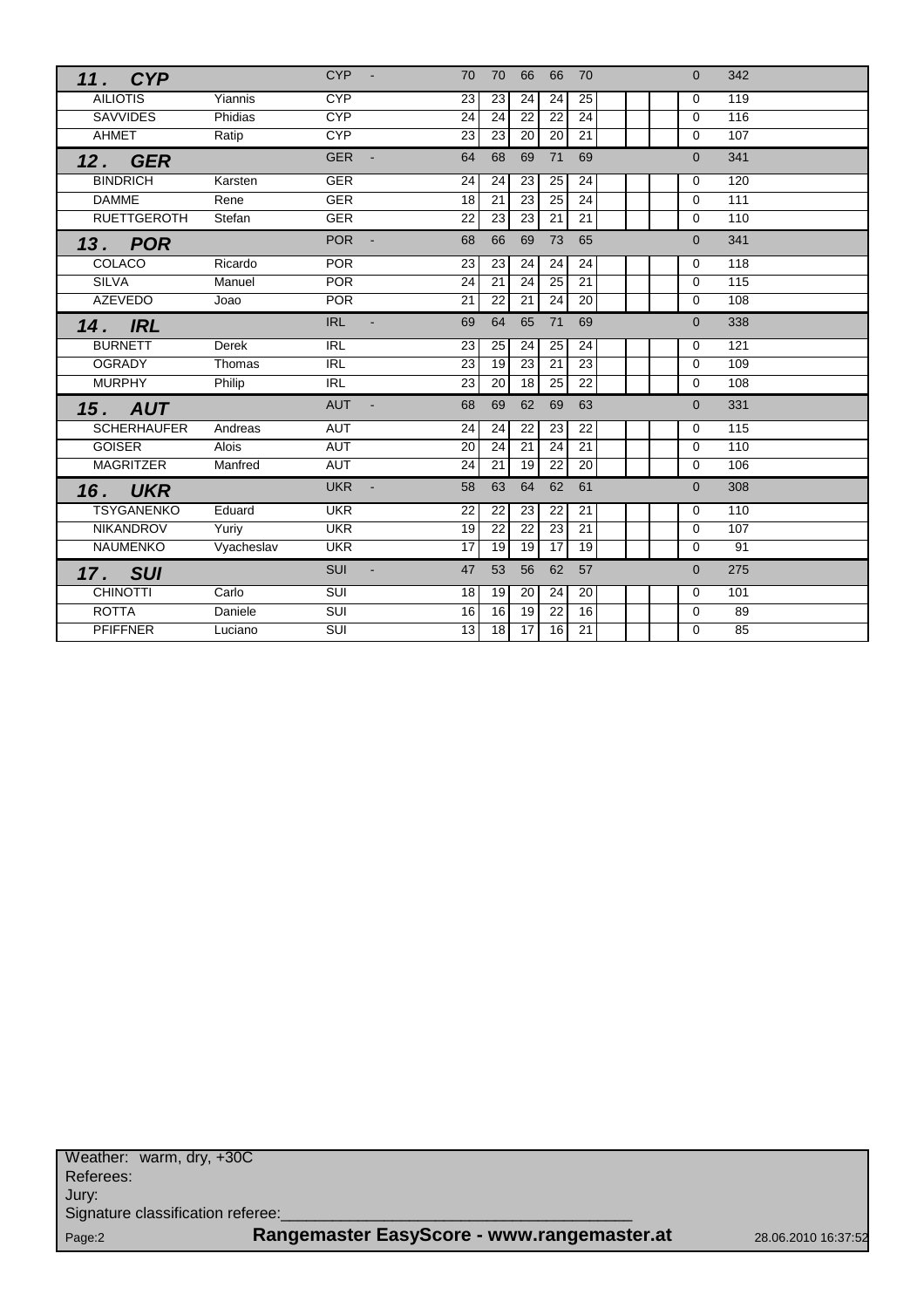

#### **EUROPEAN CHAMPIONSHIP SHOTGUN KAZAN 2010 30.06.2010 DOUBLE TRAP**

|  | Class filter:MEN |
|--|------------------|
|--|------------------|

RESULT LIST All Nations

|    | Pos. Shooter:               | BIB: BIB: | State: Nat. |              |          | R1 R2 R3 | Pen. To S1 FinTot2: S2 |
|----|-----------------------------|-----------|-------------|--------------|----------|----------|------------------------|
| 1. | D ANIELLO, Francesco        | 1285      |             | ITA.         |          | 47 47 49 | 143<br>48 191          |
| 2  | WILSON, Peter Robert R 1209 |           |             | GBR 42 49 49 |          |          | 140<br>187<br>47       |
| 3  | DAHLBY, Hakan               | 1496      |             | SWE 47 46 47 |          |          | 186 6<br>140<br>46     |
| 4  | MOSIN, Vasily               | 1419      |             | RUS 44 48 47 |          |          | 47 186 5<br>139        |
| 5  | FOKEEV, Vitaly              | 1401      |             | RUS 47 45 46 |          |          | 138<br>4 47 185        |
| 6  | CHETCUTI, William           | 1331      |             | MLT          | 45 47 47 |          | 139<br>44 183          |
| 7  | GASPARINI, Davide           | 1291      |             | ITA          |          | 44 45 49 | 2<br>138               |
| 8  | SCHANZ, Waldemar            | 1242      |             | GER 45 43 48 |          |          | 136                    |
| 9  | SCOTT, Steven               | 1204      |             | GBR 47 46 42 |          |          | 135                    |
| 10 | <b>GEREBICS, Roland</b>     | 1261      |             | HUN 46 46 42 |          |          | 134                    |
| 11 | KOYLINEN, Simo              | 1149      |             | <b>FIN</b>   |          | 43 46 44 | 133                    |
| 12 | DI SPIGNO, Daniele          | 1286      |             | ITA.         |          | 45 44 44 | 133                    |
| 13 | LOEW, Andreas               | 1237      |             | GER 47 41 44 |          |          | 132                    |
| 14 | BOGNAR, Richard             | 1259      |             | HUN 45 43 42 |          |          | 130                    |
| 15 | LEYBO, Mikhail              | 1412      |             | RUS 42 40 46 |          |          | 128                    |
|    | 16 WALTON, Stevan           | 1206      |             | GBR 44 35 48 |          |          | 127                    |
|    | 17 THEODOTOU, Stefanos      | 1077      |             | CYP 43 42 42 |          |          | 127                    |
|    | 18 GOLDBRUNNER, Michae 1232 |           |             | GER 40 45 41 |          |          | 126                    |
|    | 19 GUERRERO, Sebastien      | 1172      |             | FRA 31 37 37 |          |          | 105                    |
|    |                             |           |             |              |          |          |                        |

Page:1 **Rangemaster EasyScore - www.rangemaster.at** 30.06.2010 16:22:03 Weather: worm, dry, +21C Referees: Signature classification referee: Jury: Legend: DNS: Did not start - DNF: Did not finish (N/E/F)WR: (New/Equalled/Final) World Record (N/E/F)ER: (New/Equalled/Final) European Record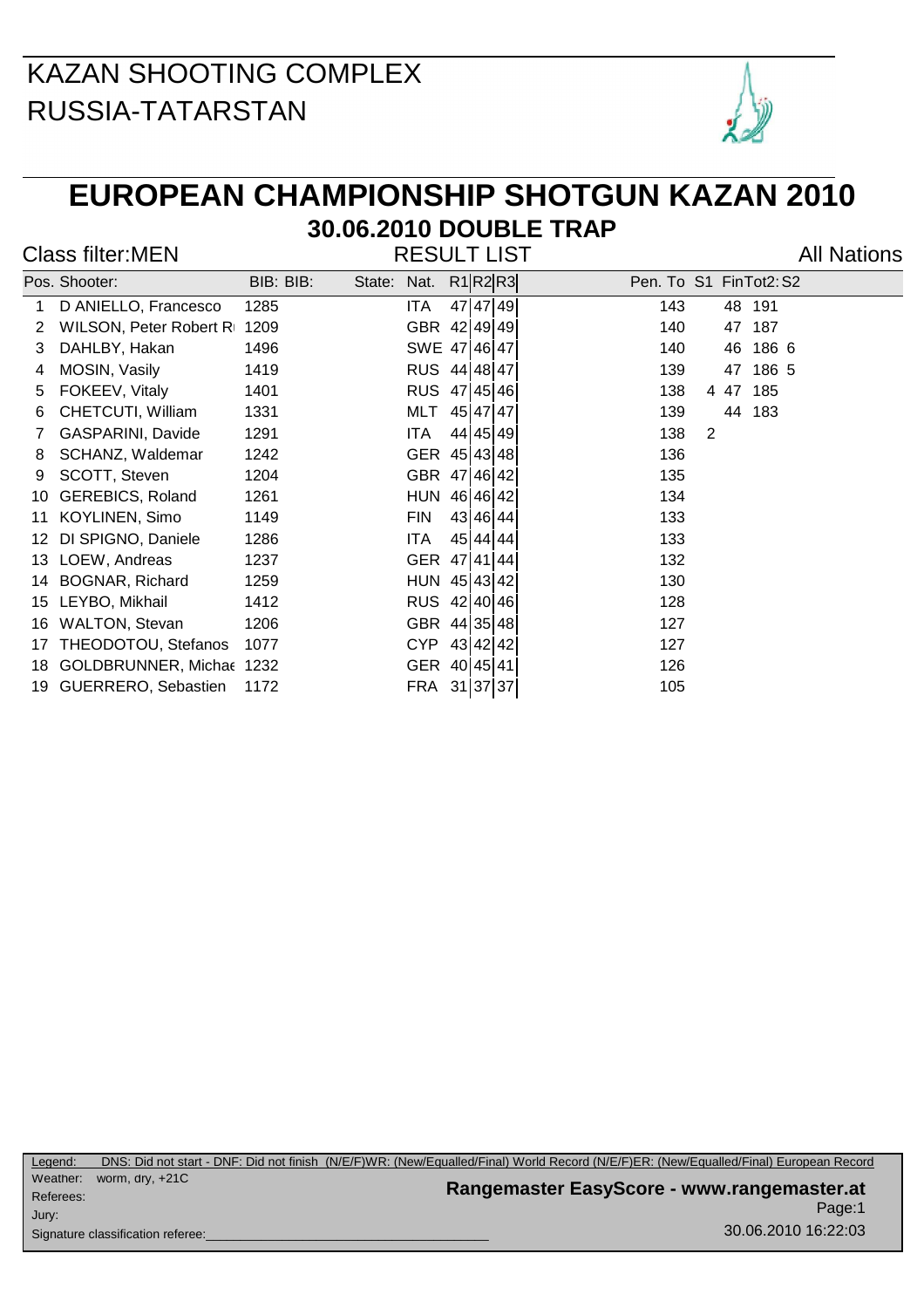

# **EUROPEAN CHAMPIONSHIP KAZAN 2010 30.06.2010 DOUBLE TRAP**

#### Class filter:MEN MQS RESULT LIST All Nations

| Pos. Shooter:              | BIB: BIB: |  | State: Nat. R1 R2 R3 |     | Pen. To S1 FinTot2:S2 |
|----------------------------|-----------|--|----------------------|-----|-----------------------|
| 1 FURASYEV, Alexander      | 1402      |  | RUS 45 46 50         | 141 |                       |
| 2 MIROSHNICHENKO, VIa 1417 |           |  | RUS 45 44 48         | 137 |                       |

Page:1 **Rangemaster EasyScore - www.rangemaster.at** 30.06.2010 16:31:12 Weather: worm, dry, +21C Referees: Signature classification referee: Jury: Legend: DNS: Did not start - DNF: Did not finish (N/E/F)WR: (New/Equalled/Final) World Record (N/E/F)ER: (New/Equalled/Final) European Record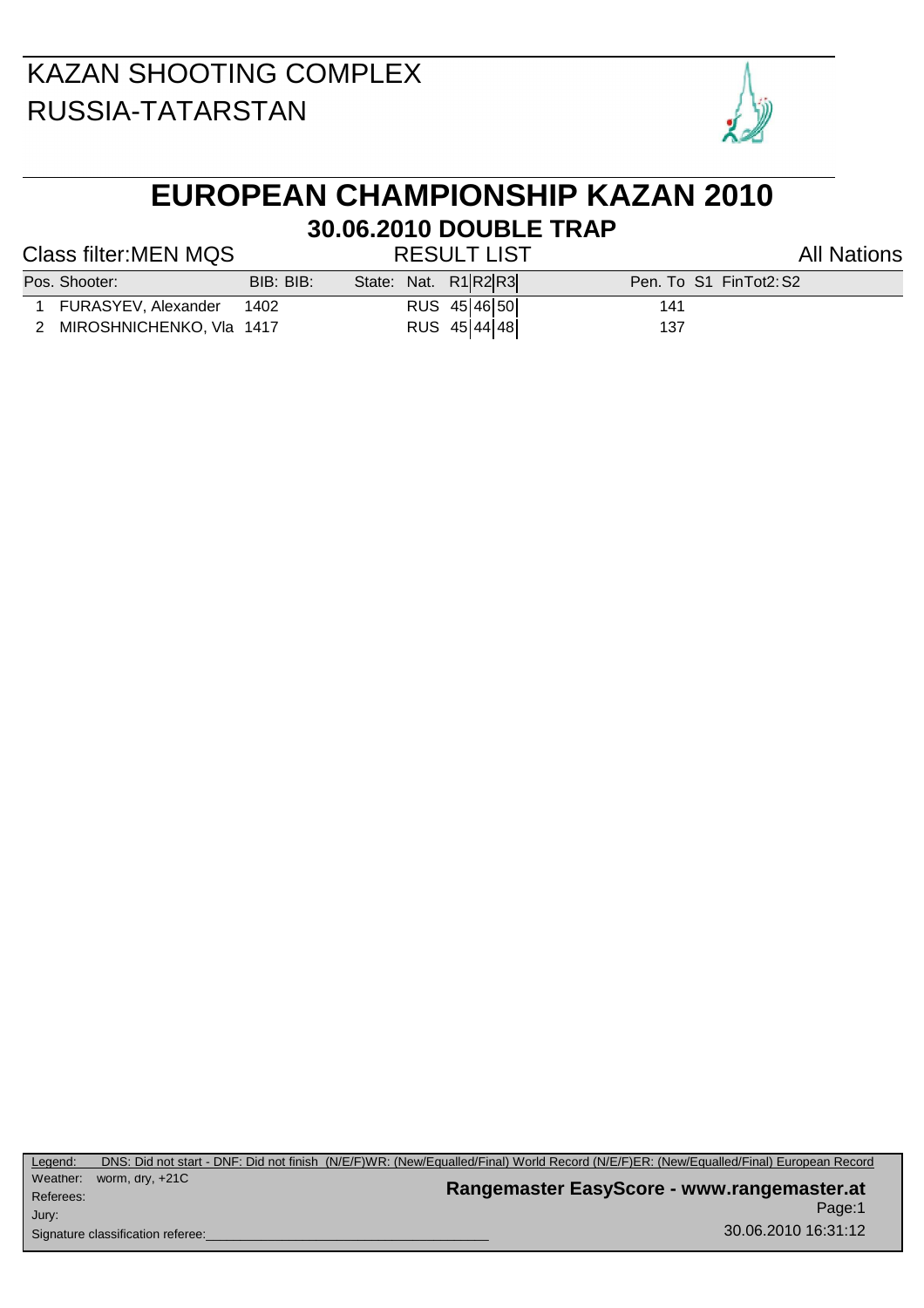

#### **GRAND PRIX KAZAN 2010 30.06.2010 DOUBLE TRAP TEAM**

CLASS:MEN RESULT LIST

| <b>ITA</b><br>1 <sub>1</sub> |                        | <b>ITA</b>                   |                 | 136 136 142     |     |  |  | $\Omega$ | 414 |  |
|------------------------------|------------------------|------------------------------|-----------------|-----------------|-----|--|--|----------|-----|--|
| <b>D ANIELLO</b>             | Francesco              | <b>ITA</b>                   | 47              | 47              | 49  |  |  | 0        | 143 |  |
| <b>GASPARINI</b>             | Davide                 | <b>ITA</b>                   | 44              | 45              | 49  |  |  | 0        | 138 |  |
| DI SPIGNO                    | Daniele                | <b>ITA</b>                   | 45 <sub>1</sub> | 44              | 44  |  |  | 0        | 133 |  |
| <b>RUS</b><br>2.             |                        | <b>RUS</b><br>$\blacksquare$ | 133             | 133             | 139 |  |  | $\Omega$ | 405 |  |
| <b>MOSIN</b>                 | Vasily                 | <b>RUS</b>                   | 44              | 48              | 47  |  |  | 0        | 139 |  |
| <b>FOKEEV</b>                | Vitaly                 | <b>RUS</b>                   | 47              | 45              | 46  |  |  | 0        | 138 |  |
| <b>LEYBO</b>                 | Mikhail                | <b>RUS</b>                   | 42              | 40              | 46  |  |  | 0        | 128 |  |
|                              |                        |                              |                 |                 |     |  |  |          |     |  |
| 3 <sub>1</sub><br><b>GBR</b> |                        | <b>GBR</b><br>$\blacksquare$ | 133             | 130             | 139 |  |  | $\Omega$ | 402 |  |
| <b>WILSON</b>                | Peter Robert RusselGBR |                              | 42              | 49              | 49  |  |  | 0        | 140 |  |
| <b>SCOTT</b>                 | Steven                 | <b>GBR</b>                   | 47              | 46              | 42  |  |  | 0        | 135 |  |
| <b>WALTON</b>                | Stevan                 | <b>GBR</b>                   | 44              | 35              | 48  |  |  | 0        | 127 |  |
| <b>GER</b><br>4.             |                        | <b>GER</b><br>$\sim$         |                 | 132 129         | 133 |  |  | $\Omega$ | 394 |  |
| <b>SCHANZ</b>                | Waldemar               | <b>GER</b>                   | 45              | 43 <sub>1</sub> | 48  |  |  | 0        | 136 |  |
| <b>LOEW</b>                  | Andreas                | <b>GER</b>                   | 47              | 41              | 44  |  |  | $\Omega$ | 132 |  |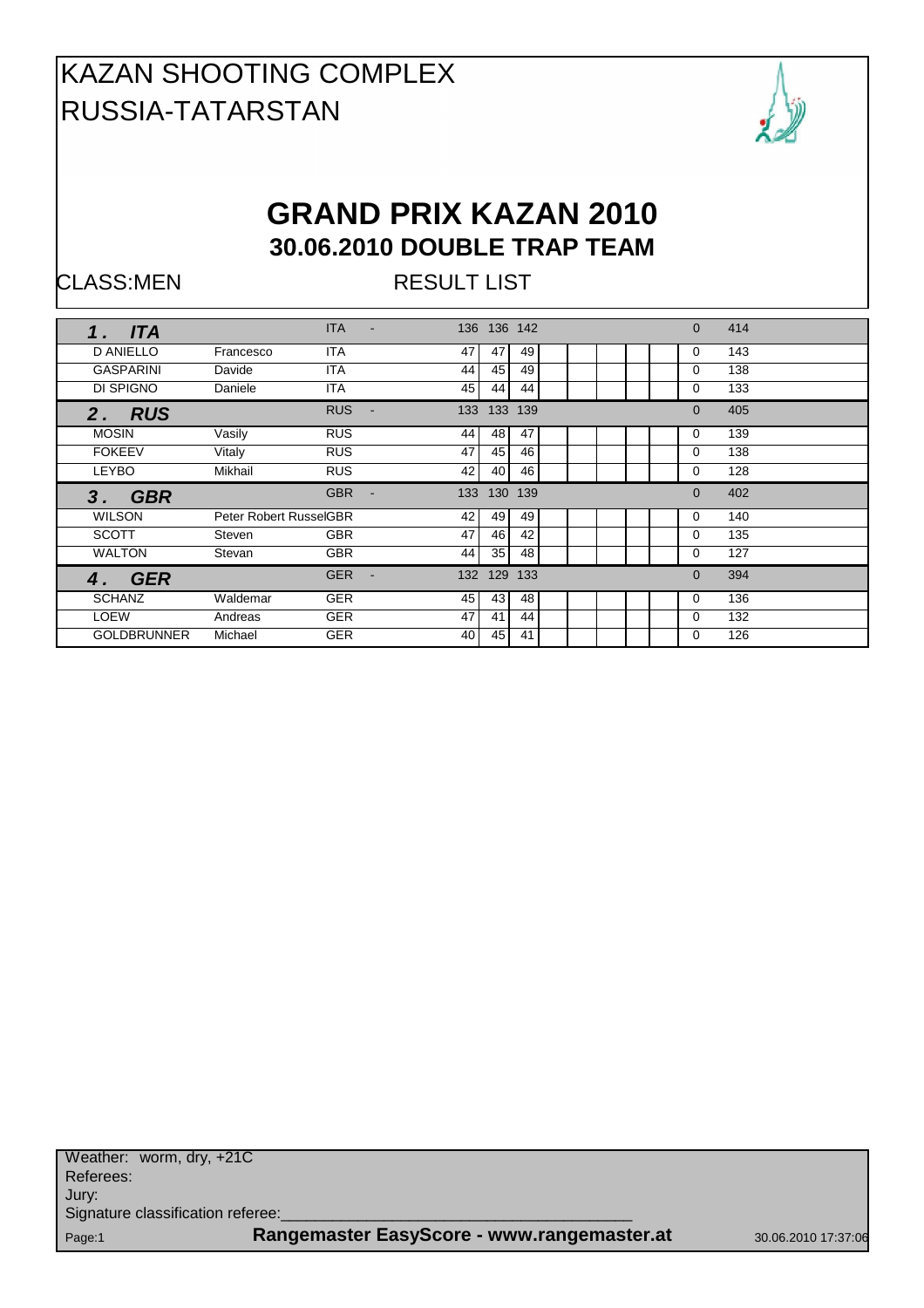

# **GRAND PRIX KAZAN 2010 30.06.2010 DOUBLE TRAP**

#### Class filter:MEN JUNIOR RESULT LIST Class filter:MEN JUNIOR

|   | Pos. Shooter:          | BIB: BIB: | State: Nat. R1 R2 R3 |              |          |          | Pen. To S1 FinTot2: S2 |  |
|---|------------------------|-----------|----------------------|--------------|----------|----------|------------------------|--|
|   | PRAJ, Filip            | 1483      |                      | SVK 46 43 45 |          |          | 134<br>46 180          |  |
|   | 2 CHIANESE, Alessandro | 1284      |                      | ITA.         | 44 46 44 |          | 42 176 6<br>134        |  |
|   | 3 NEKRASOV, Artem      | 1421      |                      | RUS 46 39 47 |          |          | 132<br>44 176 5        |  |
|   | 4 LAZAREV, Maksim      | 1411      |                      | RUS 45 42 41 |          |          | 128<br>45 173          |  |
|   | 5 ZAGUMENNOV, Roman    | 1438      |                      | RUS 42 38 45 |          |          | 125<br>44 169          |  |
| 6 | TREVISAN, Jacopo       | 1302      |                      | ITA.         | 45 36 44 |          | 125<br>39 164          |  |
| 7 | JUTILA, Teemu          | 1148      |                      | <b>FIN</b>   |          | 42 37 35 | 114                    |  |
|   | 8 ISALBERTI, Umberto   | 1295      |                      | <b>ITA</b>   |          | 39 35 39 | 113                    |  |
|   |                        |           |                      |              |          |          |                        |  |

Page:1 **Rangemaster EasyScore - www.rangemaster.at** 30.06.2010 16:25:51 Weather: worm, dry, +21C Referees: Signature classification referee: Jury: Legend: DNS: Did not start - DNF: Did not finish (N/E/F)WR: (New/Equalled/Final) World Record (N/E/F)ER: (New/Equalled/Final) European Record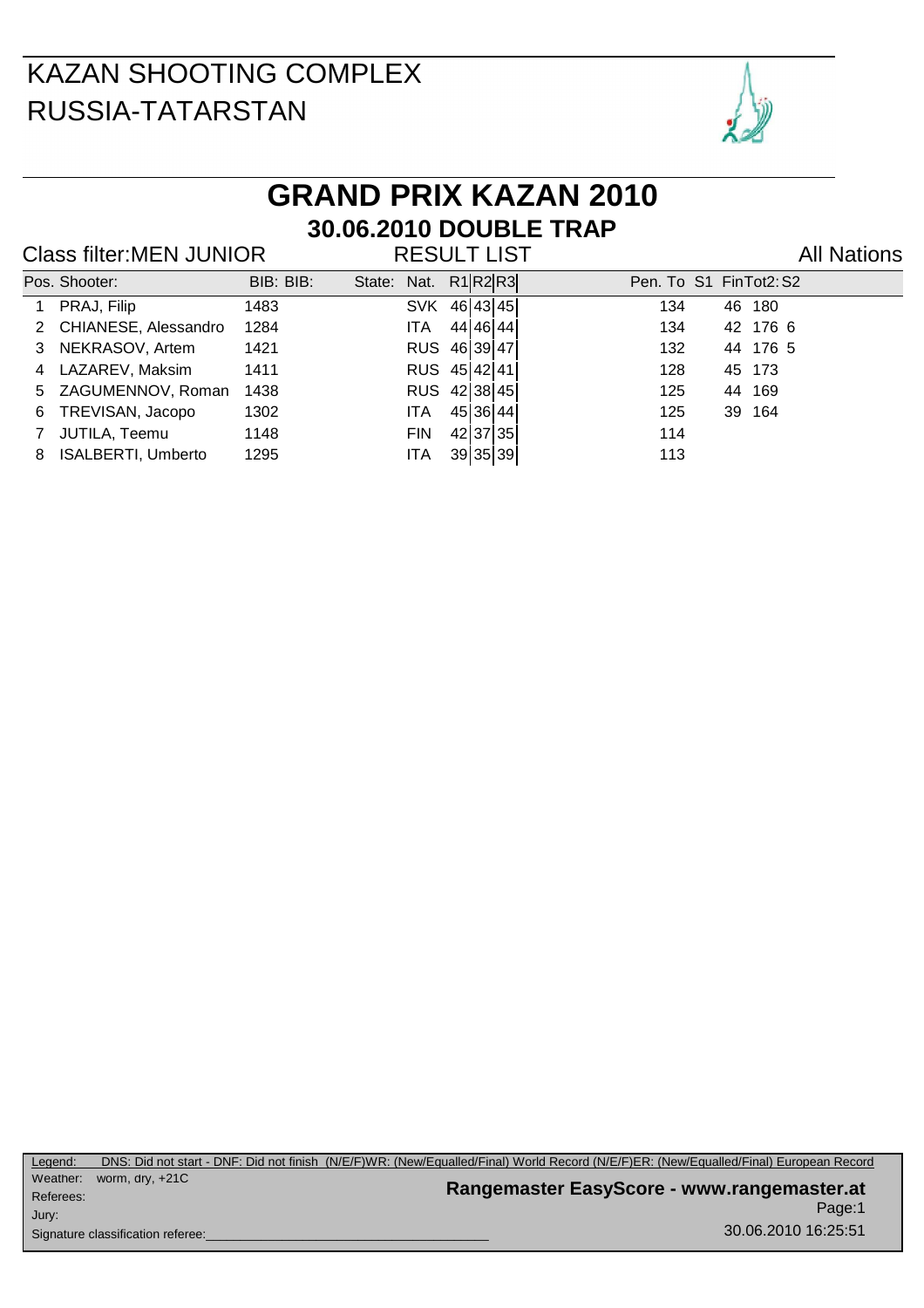

# **GRAND PRIX KAZAN 2010 30.06.2010 DOUBLE TRAP**

#### Class filter:MEN J MQS RESULT LIST All Nations

| Pos. Shooter:    | BIB: BIB: | State: Nat. R1 R2 R3 | Pen. To S1 FinTot2: S2 |  |
|------------------|-----------|----------------------|------------------------|--|
| MINGAZOV, Artur  | 1416      | RUS 40 42 47         | 129                    |  |
| 2 FOKEEV, Kirill | 1400      | RUS 46 38 44         | 128                    |  |

Page:1 **Rangemaster EasyScore - www.rangemaster.at** 30.06.2010 16:28:06 Weather: worm, dry, +21C Referees: Signature classification referee: Jury: Legend: DNS: Did not start - DNF: Did not finish (N/E/F)WR: (New/Equalled/Final) World Record (N/E/F)ER: (New/Equalled/Final) European Record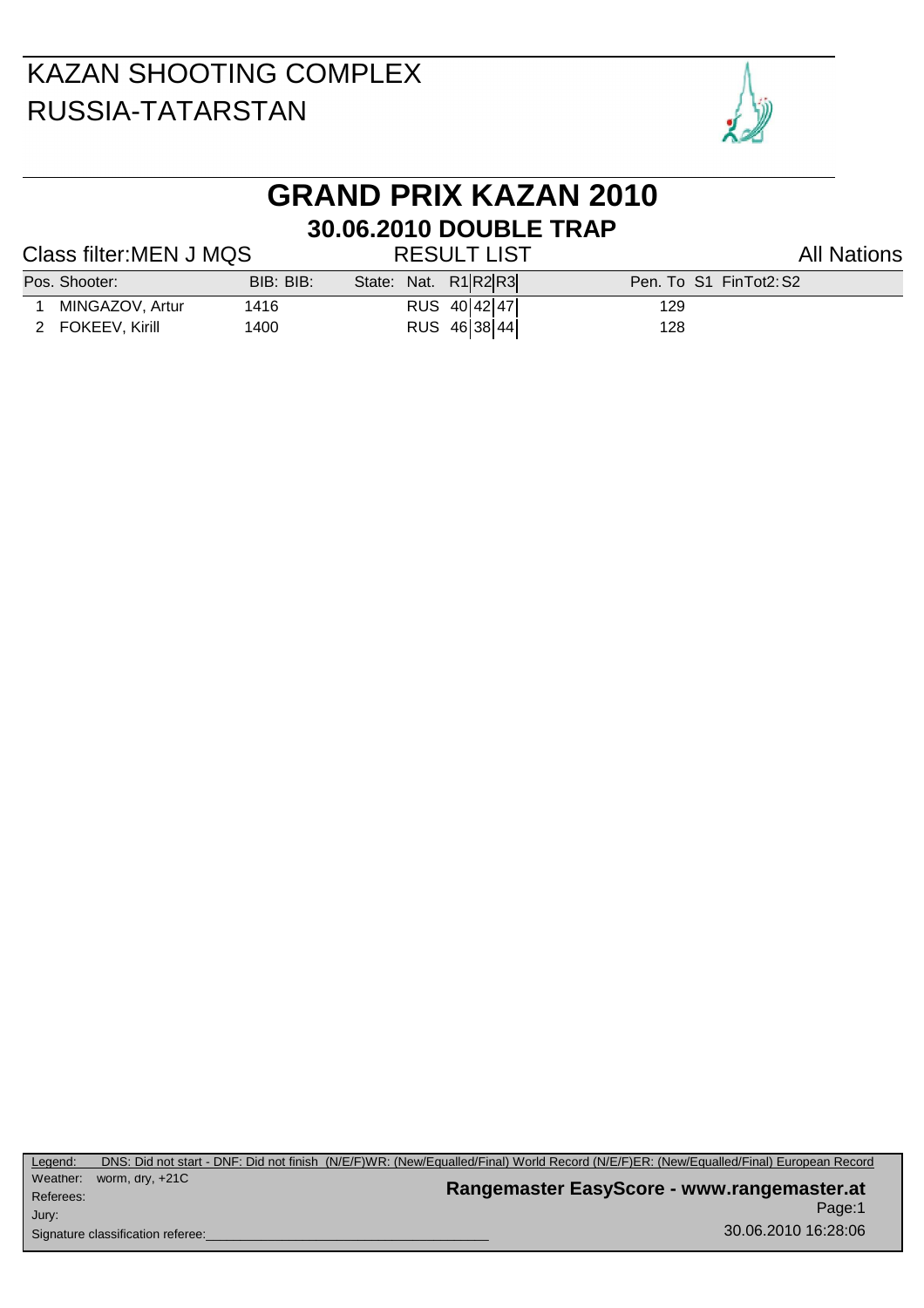

## **EUROPEAN CHAMPIONSHIP SHOTGUN KAZAN**

#### **02.-03.07.2010 SKEET**

Class filter: WOMEN RESULT LIST Class filter: WOMEN

|    | Pos. Shooter:                | BIB: BIB:             | State: Nat. |            | $R1$ R2R3R4R5 |  | Pen. To S1 FinTot2: S2   |
|----|------------------------------|-----------------------|-------------|------------|---------------|--|--------------------------|
| 1  | BARTEKOVA, Danka             | 1475                  |             |            | SVK 22 23 24  |  | 69<br>93 4<br>24         |
| 2  | DEMINA, Svetlana             | 1397                  |             |            | RUS 24 23 23  |  | $933 + 4$<br>70<br>23    |
| 3  | BARTEKOVA, Lenka             | 1476                  |             |            | SVK 24 21 25  |  | 70<br>93 3<br>23<br>$+3$ |
| 4  | SPADA, Katiuscia             | 1301                  |             | ITA        | 23 24 22      |  | 69<br>$933 + 1$<br>24    |
| 5  | PANARINA, Olga               | 1423                  |             |            | RUS 25 22 24  |  | 93 1<br>71<br>22         |
| 6  | LARSSON, Nathalie            | 1498                  |             |            | SWE 24 21 24  |  | 91<br>69<br>22           |
| 7  | LUNDQVIST, Therese           | 1499                  |             |            | SWE 24 20 24  |  | 68                       |
| 8  | ALLEN, Elena                 | 1186                  |             |            | GBR 20 24 23  |  | 67                       |
| 9  | CAINERO, Chiara              | 1282                  |             | ITA        | 22 22 23      |  | 67                       |
| 10 | ELEFTHERIOU, Andri           | 1072                  |             | <b>CYP</b> | 24 20 23      |  | 67                       |
| 11 | THEOPHANOUS, Louiza          | 1078                  |             | <b>CYP</b> | 23 21 22      |  | 66                       |
| 12 | GIRARDET, Veronique          | 1171                  |             | FRA        | 22 23 21      |  | 66                       |
| 13 | LEYON, Pascale               | 1173                  |             | FRA        | $24$ 22 20    |  | 66                       |
| 14 | ZEMKOVA, Monika              | 1490                  |             |            | SVK 22 22 21  |  | 65                       |
| 15 | WLODARCZYK, Joanna           | 1362 <sup>z</sup> ata |             |            | POL 22 23 20  |  | 65                       |
| 16 | MIHALACHE, Lucia Lilian 1385 |                       |             |            | ROU 23 19 22  |  | 64                       |
|    | 17 LUPAN KASSIANIDOU, E 1075 |                       |             | <b>CYP</b> | 19 24 21      |  | 64                       |
| 18 | HEINONEN, Marjut             | 1146                  |             | <b>FIN</b> | 20 21 22      |  | 63                       |
| 19 | MEFTAKHETDINOVA, Z( 1022     |                       |             | <b>AZE</b> | 18 24 21      |  | 63                       |
| 20 | HAUFF, Vanessa               | 1233                  |             |            | GER 22 22 19  |  | 63                       |
| 21 | LE GRELLE, Pinky             | 1198                  |             |            | GBR 18 22 22  |  | 62                       |
| 22 | KONOVALOVA, Nadezda          | 1407                  |             |            | RUS 22 18 22  |  | 62                       |
| 23 | NEFF, Elena                  | 1239                  |             |            | GER 22 19 21  |  | 62                       |
| 24 | <b>BROCKLESBY, Nicola</b>    | 1188                  |             |            | GBR 22 21 19  |  | 62                       |
| 25 | OZYAMAN, Cigdem              | 1509                  |             |            | TUR 21 20 20  |  | 61                       |
| 26 | JAFAROVA, Nurlana            | 1019                  |             | <b>AZE</b> | 17 18 23      |  | 58                       |
| 27 | DEPPA, Yana                  | 1517                  |             |            | UKR 20 20 18  |  | 58                       |
| 28 | LANGE, Karen                 | 1236                  |             |            | GER 18 20 19  |  | 57                       |
| 29 | PONGRATZ, Bianka             | 1262                  |             |            | HUN 19 17 19  |  | 55                       |
| 30 | BACOSI, Diana                | 1281                  |             | <b>ITA</b> | 16 20 18      |  | 54                       |

Page:1 **Rangemaster EasyScore - www.rangemaster.at** 02.07.2010 19:59:16 Weather: worm, +25C Referees: Signature classification referee: Jury: Legend: DNS: Did not start - DNF: Did not finish (N/E/F)WR: (New/Equalled/Final) World Record (N/E/F)ER: (New/Equalled/Final) European Record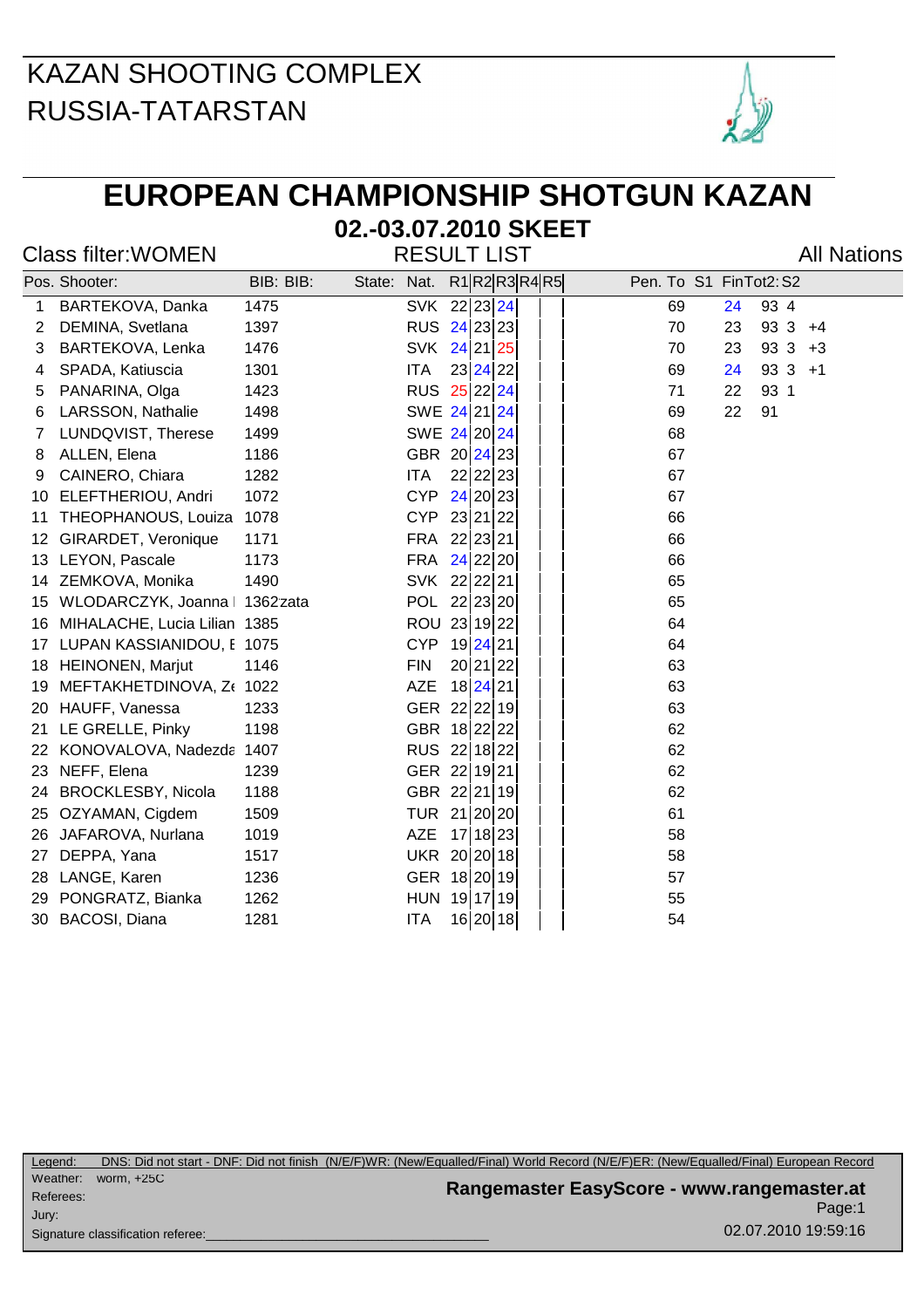

## **EUROPEAN CHAMPIONSHIP SHOTGUN KAZAN**

#### Class filter: WOMEN MQS RESULT LIST Class filter: WOMEN MQS

# **02.-03.07.2010 SKEET**

| 1 KRAKHMALEVA, Anasta: 1409 | RUS 24 22 22 | 68 |
|-----------------------------|--------------|----|

- 2 NEFEDOVA, Yulia 1420 RUS 19 19 23 | | 61
- Pos. Shooter: BIB: BIB: BIB: State: Nat. R1 R2 R3 R4 R5 Pen. To S1 FinTot2: S2

Page:1 **Rangemaster EasyScore - www.rangemaster.at** 02.07.2010 20:05:07 Weather: worm, +25C Referees: Signature classification referee: Jury: Legend: DNS: Did not start - DNF: Did not finish (N/E/F)WR: (New/Equalled/Final) World Record (N/E/F)ER: (New/Equalled/Final) European Record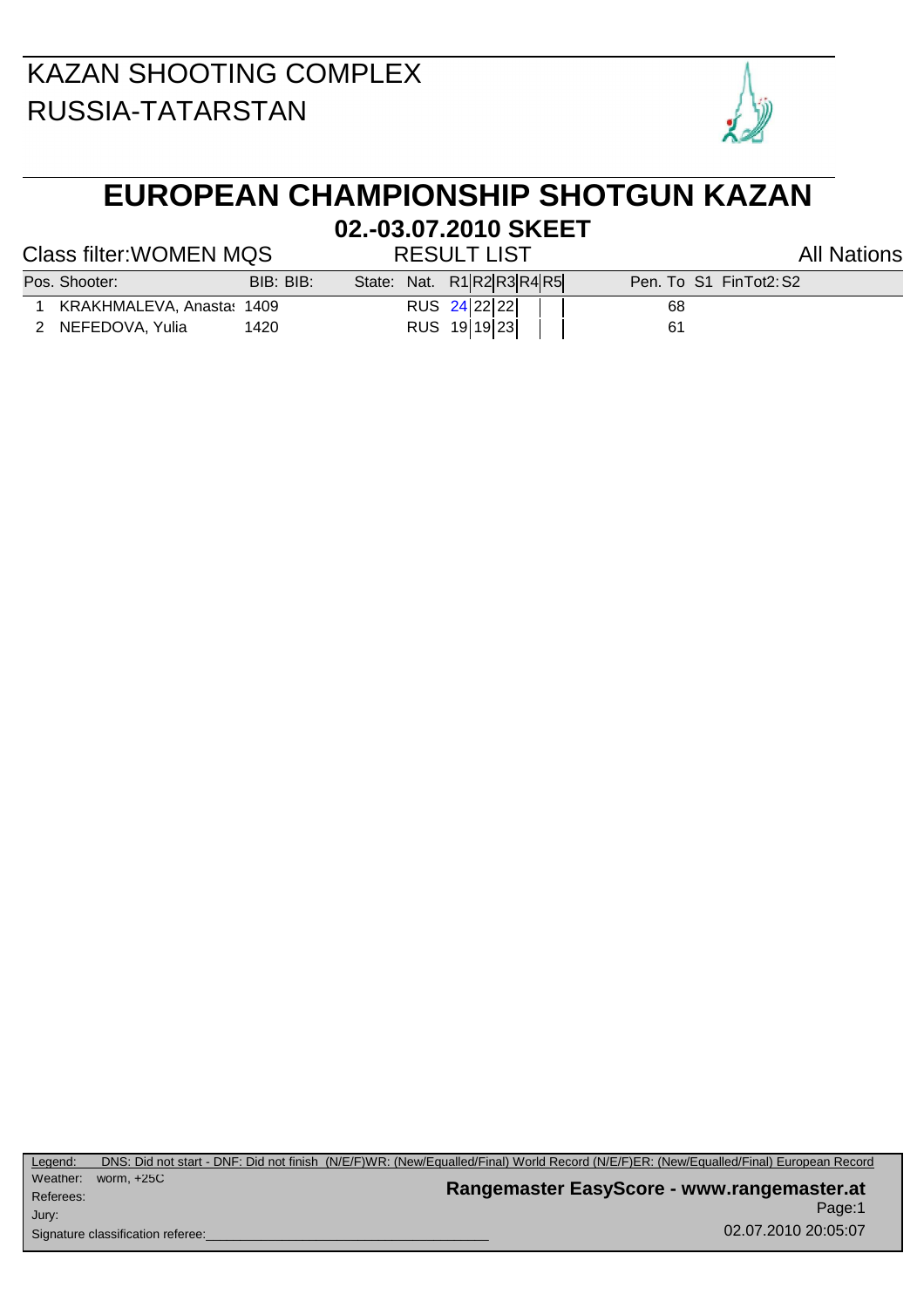

#### **EUROPEAN CHAMPIONSHIP SHOTGUN KAZAN 02.-03.07.2010 SKEET**

CLASS:WOMEN RESULT LIST

| 1. SLOVAKIA                    | <b>SVO</b><br>$\sim$ $-$ | 68                   | 66              | 70              | $\Omega$     | $\Omega$       |  | $\Omega$ | 204 |  |
|--------------------------------|--------------------------|----------------------|-----------------|-----------------|--------------|----------------|--|----------|-----|--|
| <b>BARTEKOVA</b><br>Lenka      | <b>SVK</b>               | 24                   | 21              | 25              | $\mathbf 0$  | 0              |  | $\Omega$ | 70  |  |
| <b>BARTEKOVA</b><br>Danka      | <b>SVK</b>               | 22                   | 23              | 24              | $\mathbf 0$  | $\Omega$       |  | $\Omega$ | 69  |  |
| <b>ZEMKOVA</b><br>Monika       | <b>SVK</b>               | 22                   | 22              | 21              | $\mathbf{0}$ | $\Omega$       |  | $\Omega$ | 65  |  |
| 2. RUSSIA                      | <b>RUS</b>               | 71<br>$\sim$         | 63              | 69              | $\Omega$     | $\Omega$       |  | $\Omega$ | 203 |  |
| <b>PANARINA</b><br>Olga        | <b>RUS</b>               | 25                   | 22              | 24              | $\mathbf 0$  | 0              |  | $\Omega$ | 71  |  |
| <b>DEMINA</b><br>Svetlana      | <b>RUS</b>               | 24                   | $\overline{23}$ | 23              | $\Omega$     | $\Omega$       |  | $\Omega$ | 70  |  |
| KONOVALOVA<br>Nadezda          | RUS                      | 22                   | 18              | $\overline{22}$ | $\mathbf{0}$ | $\Omega$       |  | $\Omega$ | 62  |  |
| 3. CYPRUS                      | <b>CYP</b>               | 66                   | 65              | 66              | $\Omega$     | $\Omega$       |  | $\Omega$ | 197 |  |
| <b>ELEFTHERIOU</b><br>Andri    | <b>CYP</b>               | 24                   | 20              | 23              | $\mathbf 0$  | 0              |  | $\Omega$ | 67  |  |
| THEOPHANOUS<br>Louiza          | <b>CYP</b>               | 23                   | 21              | 22              | $\Omega$     | $\Omega$       |  | $\Omega$ | 66  |  |
|                                |                          |                      |                 |                 |              |                |  |          |     |  |
| <b>LUPAN KASSIANIDOBlianca</b> | <b>CYP</b>               | 19                   | 24              | $\overline{21}$ | $\Omega$     | $\Omega$       |  | $\Omega$ | 64  |  |
| 4. GREAT BRITAIN               | <b>GBR</b>               | 60<br>$\sim$         | 67              | 64              | $\Omega$     | $\Omega$       |  | $\Omega$ | 191 |  |
| <b>ALLEN</b><br>Elena          | <b>GBR</b>               | 20                   | 24              | 23              | $\mathbf 0$  | 0              |  | $\Omega$ | 67  |  |
| LE GRELLE<br>Pinky             | <b>GBR</b>               | 18                   | 22              | 22              | $\Omega$     | $\Omega$       |  | $\Omega$ | 62  |  |
| <b>BROCKLESBY</b><br>Nicola    | <b>GBR</b>               | 22                   | 21              | 19              | $\mathbf{0}$ | $\Omega$       |  | $\Omega$ | 62  |  |
| 5. ITALY                       | <b>ITA</b>               | 61<br>$\sim$         | 66              | 63              | $\mathbf{0}$ | $\mathbf{0}$   |  | $\Omega$ | 190 |  |
| <b>SPADA</b><br>Katiuscia      | <b>ITA</b>               | 23                   | 24              | 22              | 0            | 0              |  | 0        | 69  |  |
| <b>CAINERO</b><br>Chiara       | <b>ITA</b>               | 22                   | 22              | 23              | $\mathbf{0}$ | $\mathbf 0$    |  | $\Omega$ | 67  |  |
| <b>BACOSI</b><br>Diana         | <b>ITA</b>               | 16                   | 20              | 18              | $\mathbf 0$  | $\Omega$       |  | 0        | 54  |  |
| 6. GERMANY                     | <b>GER</b>               | 62<br>$\overline{a}$ | 61              | 59              | $\mathbf{0}$ | $\overline{0}$ |  | $\Omega$ | 182 |  |
| <b>HAUFF</b><br>Vanessa        | <b>GER</b>               | 22                   | 22              | 19              | $\mathbf 0$  | 0              |  | 0        | 63  |  |
| <b>NEFF</b><br>Elena           | <b>GER</b>               | 22                   | 19              | 21              | $\mathbf{0}$ | $\Omega$       |  | $\Omega$ | 62  |  |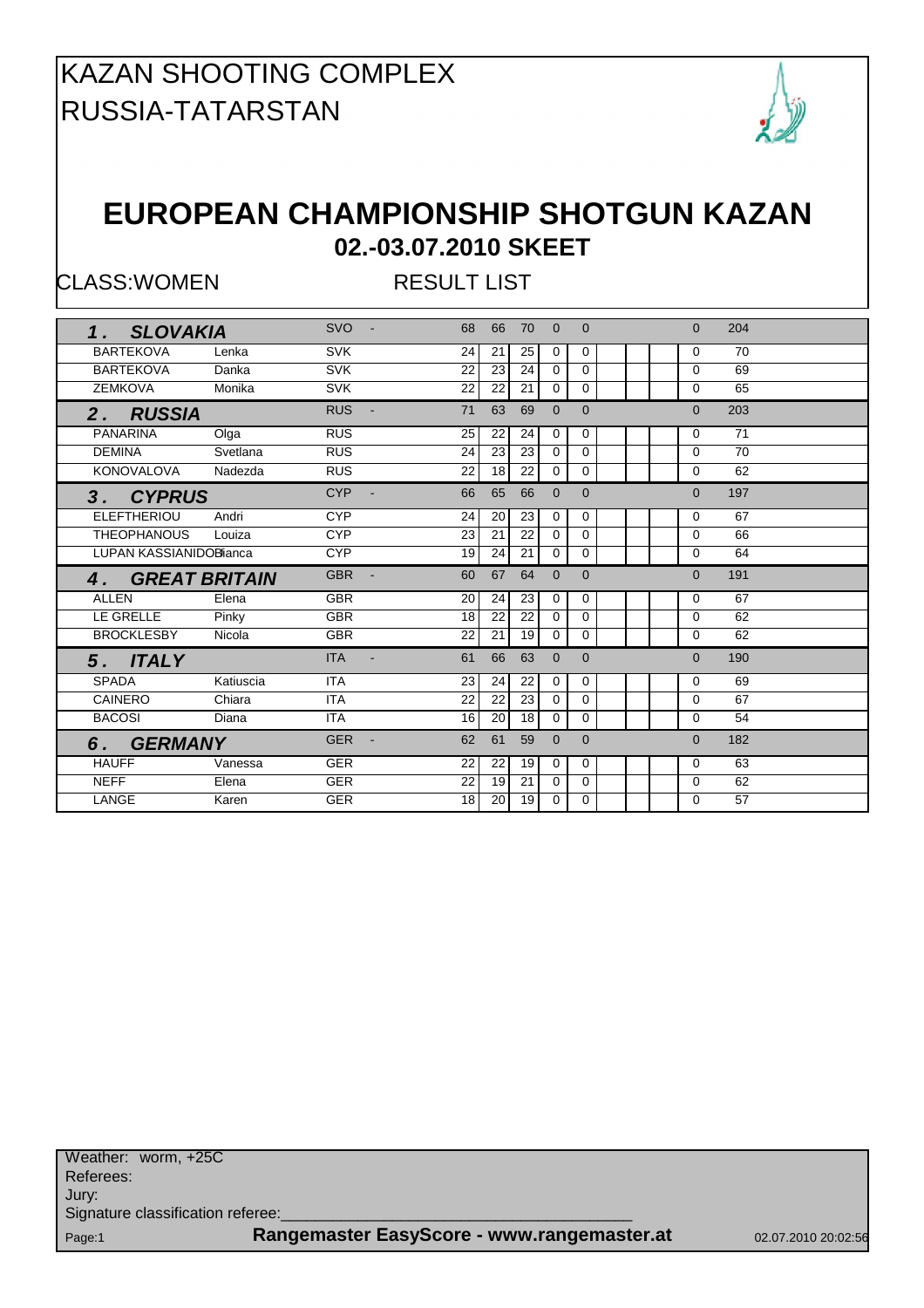

## **EUROPEAN CHAMPIONSHIP SHOTGUN KAZAN**

**02.-03.07.2010 SKEET**

#### Class filter: WOMEN JUNIOR RESULT LIST Class filter: WOMEN JUNIOR

|     | Pos. Shooter:                | BIB: BIB: | State: | Nat.         |          |          | R1 R2 R3 R4 R5 |  | Pen. To S1 FinTot2: S2 |         |       |    |      |         |  |
|-----|------------------------------|-----------|--------|--------------|----------|----------|----------------|--|------------------------|---------|-------|----|------|---------|--|
|     | <b>BRUCE, Sian Elizabeth</b> | 1189      |        | GBR 23 22 24 |          |          |                |  |                        | 69      |       | 20 | 89   |         |  |
| 2   | NIELSEN, Nanna               | 1109      |        | DEN 25 22 17 |          |          |                |  |                        | 64      | 2 2 3 |    | 874  |         |  |
| 3   | PONEDELNIKOVA, Ekate 1426    |           |        | RUS 22 21 22 |          |          |                |  |                        | 65      |       | 22 | 87 2 |         |  |
| 4   | FAGOAGA, Itsaso              | 1121      |        | ESP          | 24 20 20 |          |                |  |                        | 64      | 2 2 3 |    | 87 1 | $(1+3)$ |  |
| 5.  | DEDIEU, Laura                | 1167      |        | FRA 21 21 22 |          |          |                |  |                        | 64      | 2 2 3 |    | 87 0 | $(1+2)$ |  |
| 6   | SYKOROVA, Veronika           | 1486      |        | SVK 20 22 23 |          |          |                |  |                        | 65      |       | 20 | 85   |         |  |
|     | VINOGRADOVA, Natalia         | 1436      |        | RUS 21 23 20 |          |          |                |  |                        | 64<br>1 |       |    |      |         |  |
| 8   | NEZNAMOVA, Svetlana          | 1422      |        | RUS 19 20 24 |          |          |                |  |                        | 63      |       |    |      |         |  |
| 9   | JARMOLINSKA, Aleksand 1357   |           |        | POL 20 20 23 |          |          |                |  |                        | 63      |       |    |      |         |  |
| 10  | ANASTASSIOU, Lucie           | 1160      |        | FRA 19 22 22 |          |          |                |  |                        | 63      |       |    |      |         |  |
| 11  | MANOLE, Roxana               | 1383      |        | ROU 19 20 21 |          |          |                |  |                        | 60      |       |    |      |         |  |
| 12. | MEFTAKHETDINOVA, Ri          | 1021      |        | <b>AZE</b>   | 23 19 18 |          |                |  |                        | 60      |       |    |      |         |  |
| 13. | EVANS, Cerys                 | 1192      |        | <b>GBR</b>   | 17 20 19 |          |                |  |                        | 56      |       |    |      |         |  |
| 14  | SZAMREJ, Natalia             | 1360      |        | <b>POL</b>   |          | 16 19 20 |                |  |                        | 55      |       |    |      |         |  |
| 15  | JAHODOVA, Libuse             | 1090      |        | CZE          |          | 18 17 20 |                |  |                        | 55      |       |    |      |         |  |
| 16  | GOLDA, Natalia               | 1356      |        | <b>POL</b>   |          | 19 20 16 |                |  |                        | 55      |       |    |      |         |  |
| 17  | GIBSON, Hannah Louise 1194   |           |        | GBR.         | 18 19 15 |          |                |  |                        | 52      |       |    |      |         |  |

Page:1 **Rangemaster EasyScore - www.rangemaster.at** 02.07.2010 20:00:53 Weather: worm, +25C Referees: Signature classification referee: Jury: Legend: DNS: Did not start - DNF: Did not finish (N/E/F)WR: (New/Equalled/Final) World Record (N/E/F)ER: (New/Equalled/Final) European Record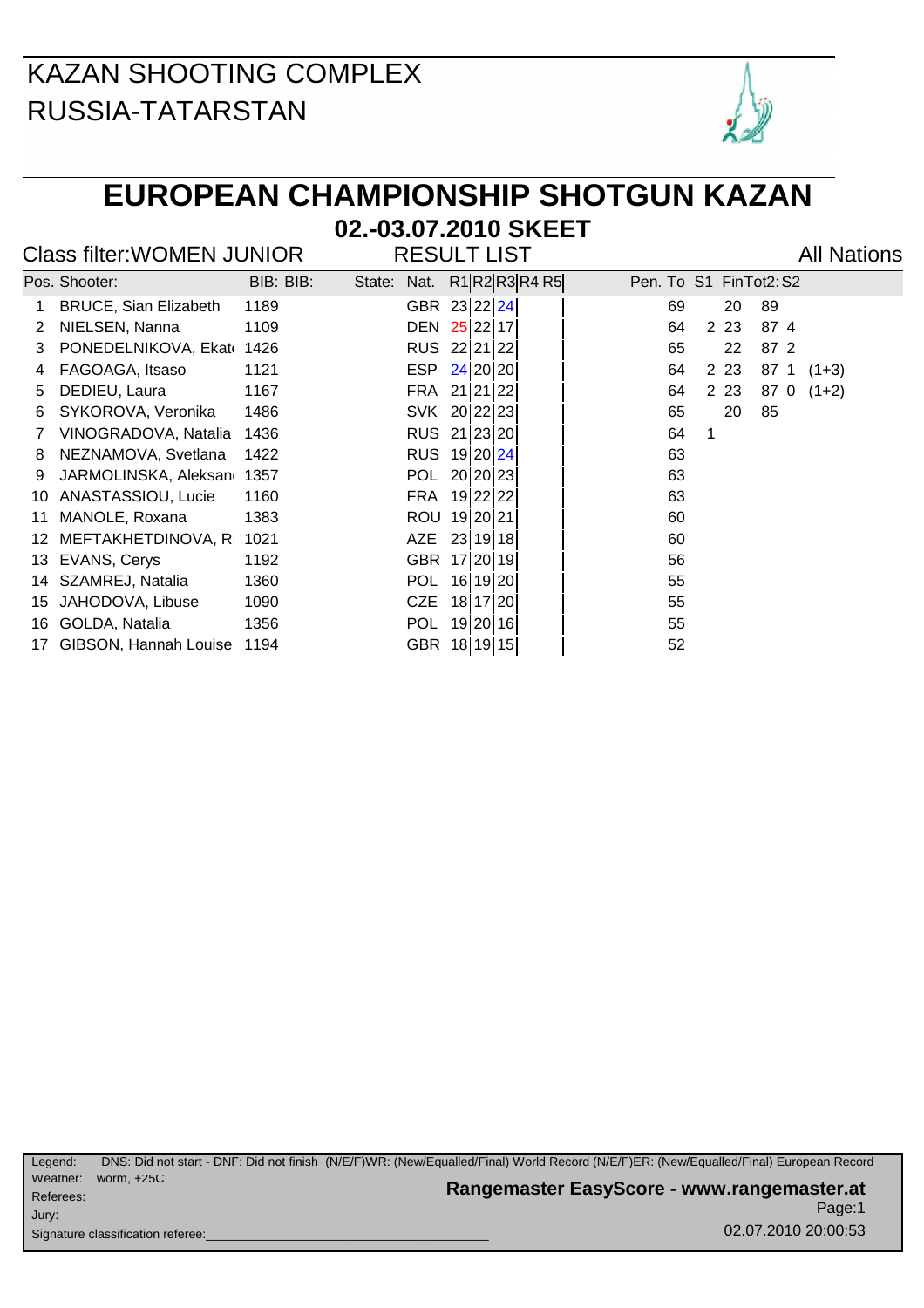

## **EUROPEAN CHAMPIONSHIP SHOTGUN KAZAN**

#### **02.-03.07.2010 SKEET**

#### Class filter: WOMEN J MQS RESULT LIST Class filter: WOMEN J MQS

| 1 MELESHCHENKO, Maria 141 |  |
|---------------------------|--|

- 2 PANAS, Natalia 1424 RUS 22 16 18 | | 56
- 1 MELES 20 19 21 | 60
- Pos. Shooter: BIB: BIB: BIB: State: Nat. R1 R2 R3 R4 R5 Pen. To S1 FinTot2: S2

Page:1 **Rangemaster EasyScore - www.rangemaster.at** 02.07.2010 20:06:20 Weather: Referees: Signature classification referee: worm, +25C Jury: Legend: DNS: Did not start - DNF: Did not finish (N/E/F)WR: (New/Equalled/Final) World Record (N/E/F)ER: (New/Equalled/Final) European Record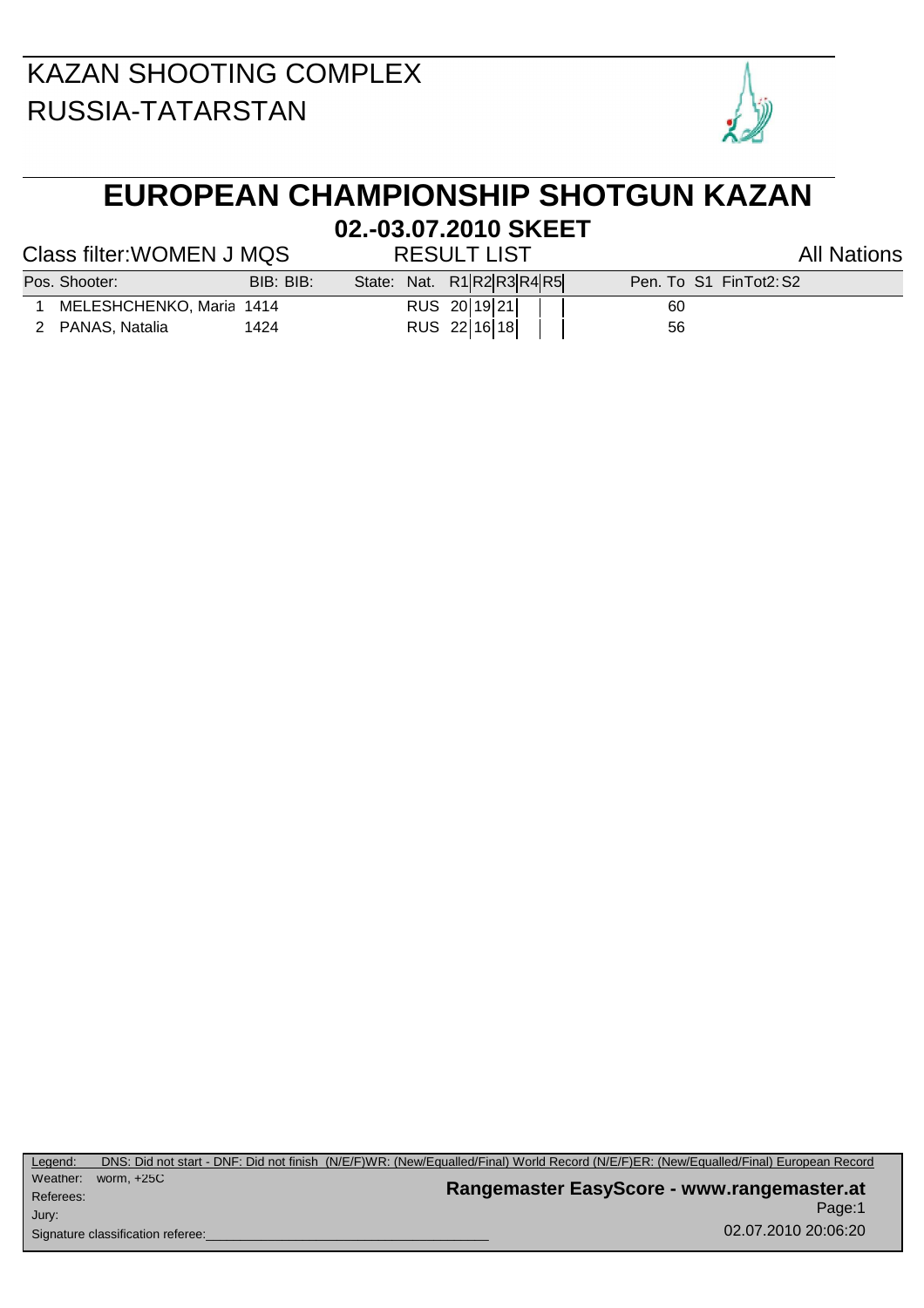

#### **EUROPEAN CHAMPIONSHIP SHOTGUN KAZAN 02.-03.07.2010 SKEET**

CLASS:WOMEN JUNIOR RESULT LIST

| <b>RUSSIA</b>                 |                | <b>RUS</b><br>÷ | 62              | 64              | 66              | $\Omega$ | $\Omega$ |  | 0        | 192 |  |
|-------------------------------|----------------|-----------------|-----------------|-----------------|-----------------|----------|----------|--|----------|-----|--|
| <b>PONEDELNIKOVA</b>          | Ekaterina      | <b>RUS</b>      | 22              | 21              | 22              | 0        | 0        |  | 0        | 65  |  |
| <b>VINOGRADOVA</b>            | Natalia        | <b>RUS</b>      | 21              | 23              | 20              | 0        | 0        |  | 0        | 64  |  |
| <b>NEZNAMOVA</b>              | Svetlana       | <b>RUS</b>      | 19              | 20 <sub>1</sub> | 24              | 0        | 0        |  | 0        | 63  |  |
| <b>GREAT BRITAIN</b><br>$2$ . |                | <b>GBR</b><br>٠ | 58              | 61              | 58              | $\Omega$ | $\Omega$ |  | 0        | 177 |  |
| <b>BRUCE</b>                  | Sian Elizabeth | <b>GBR</b>      | 23              | 22              | 24              | 0        | 0        |  | 0        | 69  |  |
| <b>EVANS</b>                  | Cerys          | <b>GBR</b>      | 17              | 20              | 19              | 0        | U        |  | O        | 56  |  |
| <b>GIBSON</b>                 | Hannah Louise  | <b>GBR</b>      | 18 <sup>1</sup> | 19              | 15 <sub>l</sub> | $\Omega$ | 0        |  | $\Omega$ | 52  |  |
| <b>POLAND</b><br>3            |                | <b>POL</b>      | 55              | 59              | 59              | $\Omega$ | $\Omega$ |  | $\Omega$ | 173 |  |
| <b>JARMOLINSKA</b>            | Aleksandra     | POL             | 20 <sub>1</sub> | 20 <sub>1</sub> | 23              | $\Omega$ | $\Omega$ |  | 0        | 63  |  |
| <b>GOLDA</b>                  | Natalia        | <b>POL</b>      | 19              | 20              | 16 <sup>1</sup> | $\Omega$ | $\Omega$ |  | 0        | 55  |  |
| <b>SZAMREJ</b>                | Natalia        | <b>POL</b>      | 16 <sup>1</sup> | 19              | 20              | 0        | $\Omega$ |  | 0        | 55  |  |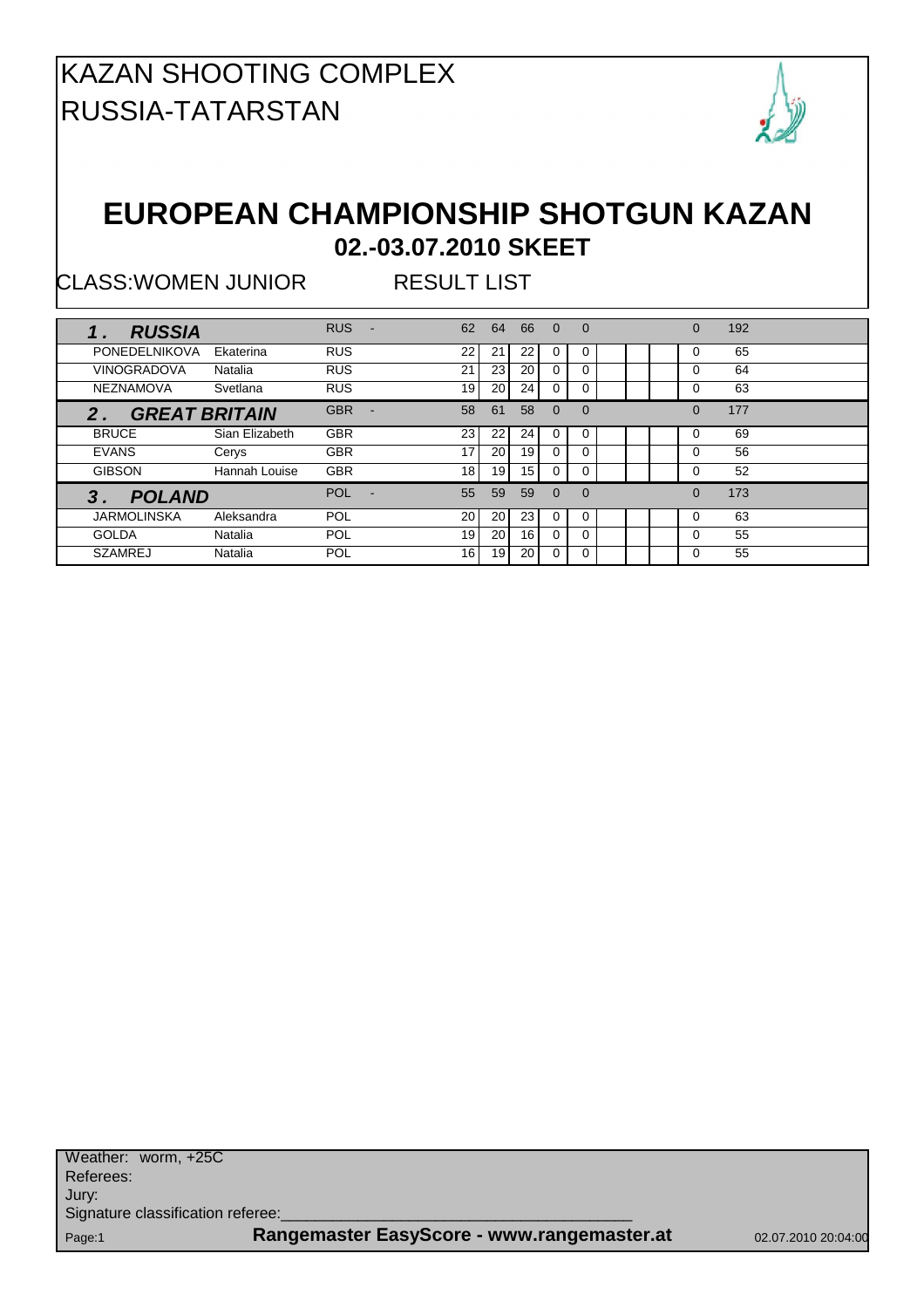

# **EUROPEAN CHAMPIONSHIP SHOTGUN KAZAN**

**02.-03.07.2010 SKEET**

| <b>Class filter:MEN</b> | <b>RESULT LIST</b> | <b>All Nations</b> |
|-------------------------|--------------------|--------------------|
|                         |                    |                    |

|         | Pos. Shooter:                | BIB: BIB: | State: Nat. |                    | R1 R2 R3 R4 R5 |  | Pen. To S1 FinTot2: S2                                                                                                                |
|---------|------------------------------|-----------|-------------|--------------------|----------------|--|---------------------------------------------------------------------------------------------------------------------------------------|
| 1       | SYCHRA, Jan                  | 1097      |             | <b>CZE</b>         | 25 24 25 25 25 |  | 124<br>24 148                                                                                                                         |
| 2       | <b>TERRAS, Anthony</b>       | 1179      |             | FRA 25 24 25 23 24 |                |  | 121<br>25 146 2                                                                                                                       |
| 3       | <b>BUCHHEIM, Ralf</b>        | 1227      |             | GER 25 24 24 24 24 |                |  | 25 146 1 +24<br>121                                                                                                                   |
| 4       | FALCO, Ennio                 | 1288      |             | ITA                | 24 25 24 25 23 |  | 146 1<br>121<br>25 <sub>2</sub><br>$+23$                                                                                              |
| 5       | SHOMIN, Valeriy              | 1429      |             | RUS 23 24 25 24 25 |                |  | 24 145<br>121                                                                                                                         |
| 6       | SALAVANTAKIS, Georgic        | 1253      |             | GRE 25 24 23 24 25 |                |  | 23 144<br>121                                                                                                                         |
| 7       | <b>ACHILLEOS, Georgios</b>   | 1066      |             | CYP 23 24 24 25 24 |                |  | 120                                                                                                                                   |
| 8       | BROVOLD, Tore                | 1345      |             | NOR 23 24 25 24 24 |                |  | 120                                                                                                                                   |
| 9       | ARAMBURU, Juan Jose          | 1116      |             | <b>ESP</b>         | 25 24 25 23 23 |  | 120                                                                                                                                   |
| 10      | HANSEN, Jesper               | 1107      |             | DEN 25 22 23 25 24 |                |  | 119                                                                                                                                   |
| 11      | GOLDING, Anders              | 1106      |             | DEN 24 24 24 23 24 |                |  | 119                                                                                                                                   |
| 12      | DELAUNAY, Eric               | 1168      |             | FRA 24 25 23 23 24 |                |  | 119                                                                                                                                   |
| 13      | POPOV, Georgi                | 1049      |             | BUL 21 24 24 24 25 |                |  | 118                                                                                                                                   |
| 14      | HLAVACEK, Leos               | 1088      |             | CZE 23 24 23 23 25 |                |  | 118                                                                                                                                   |
| 15      | SENTSOV, Roman               | 1427      |             | RUS 21 24 24 25 24 |                |  | 118                                                                                                                                   |
| 16      | WEGNER, Axel                 | 1244      |             | GER 24 23 23 24 24 |                |  | 118                                                                                                                                   |
| 17      | MORAGUES, Juan               | 1130      |             | ESP 22 24 24 25 23 |                |  | 118                                                                                                                                   |
| 18      | ZEMKO, Stefan                | 1489      |             | SVK 25 24 22 25 22 |                |  | 118                                                                                                                                   |
|         | 19 LAITINEN, Timo            | 1150      |             | <b>FIN</b>         | 25 23 24 24 22 |  | 118                                                                                                                                   |
| 20      | PILSHCHIKOV, Nikolay         | 1425      |             | RUS 23 23 25 23 23 |                |  | 117                                                                                                                                   |
| 21      | LODDE, Luigi                 | 1296      |             | ITA.               | 24 25 23 23 22 |  | 117                                                                                                                                   |
|         | 22 HUTAR, Ales               | 1089      |             | CZE 24 23 21 24 24 |                |  | 116                                                                                                                                   |
| 23      | <b>INESHIN, Andrei</b>       | 1138      |             | <b>EST</b>         | 21 25 23 23 24 |  | 116                                                                                                                                   |
| 24      | ANDREOU, Antonakis           | 1069      |             | <b>CYP</b>         | 24 21 23 25 23 |  | 116                                                                                                                                   |
| 25      | FILTVEDT, Jonas              | 1346      |             | NOR 22 22 25 24 23 |                |  | 116                                                                                                                                   |
| 26      | RACINSKAS, Ronaldas          | 1310      |             | LTU                | 23 22 25 23 23 |  | 116                                                                                                                                   |
| 27      | POUMAILLOU, Edouard          | 1175      |             | FRA 23 23 24 24 22 |                |  | 116                                                                                                                                   |
| 28      | SOMOGYI, Arpad               | 1263      |             | HUN 22 25 19 25 24 |                |  | 115                                                                                                                                   |
| 29      | LESKINEN, Lauri              | 1151      |             | <b>FIN</b>         | 20 23 25 23 24 |  | 115                                                                                                                                   |
| 30      | JAFAROV, Emin                | 1018      |             | AZE 21 24 23 23 24 |                |  | 115                                                                                                                                   |
|         | 31 GREEF, Jan-Cor            | 1337      |             | NED 22 24 23 22 24 |                |  | 115                                                                                                                                   |
|         | 32 CHRISTOFOROU, Kyriac 1071 |           |             | CYP 23 23 25 20 24 |                |  | 115                                                                                                                                   |
|         | 33 TOMAN, Ioan               | 1386      |             | ROU 25 22 24 20 24 |                |  | 115                                                                                                                                   |
|         | 34 WENZEL, Tino              | 1245      |             | GER 23 21 23 25 23 |                |  | 115                                                                                                                                   |
| 35      | ROSENBERG, Max               | 1154      |             | <b>FIN</b>         | 22 23 23 24 23 |  | 115                                                                                                                                   |
|         | 36 LAKEY, Craig              | 1197      |             | GBR 24 24 21 23 23 |                |  | 115                                                                                                                                   |
| 37      | CHRISTIE, Drew Gavin         | 1190      |             | GBR 25 24 24 21 21 |                |  | 115                                                                                                                                   |
| 38      | MITAS, Efthimios             | 1252      |             | GRE 25 24 24 21 21 |                |  | 115                                                                                                                                   |
|         | 39 LUCHINI, Valerio          | 1297      |             | <b>ITA</b>         | 23 20 25 21 25 |  | 114                                                                                                                                   |
|         | 40 MILCHEV, Mikola           | 1522      |             | UKR 24 21 22 24 23 |                |  | 114                                                                                                                                   |
| Legend: |                              |           |             |                    |                |  | DNS: Did not start - DNF: Did not finish (N/E/F)WR: (New/Equalled/Final) World Record (N/E/F)ER: (New/Equalled/Final) European Record |

Referees: Jury:

Signature classification referee:

Weather: warm, dry, +30C

Page:1 **Rangemaster EasyScore - www.rangemaster.at**

03.07.2010 18:23:49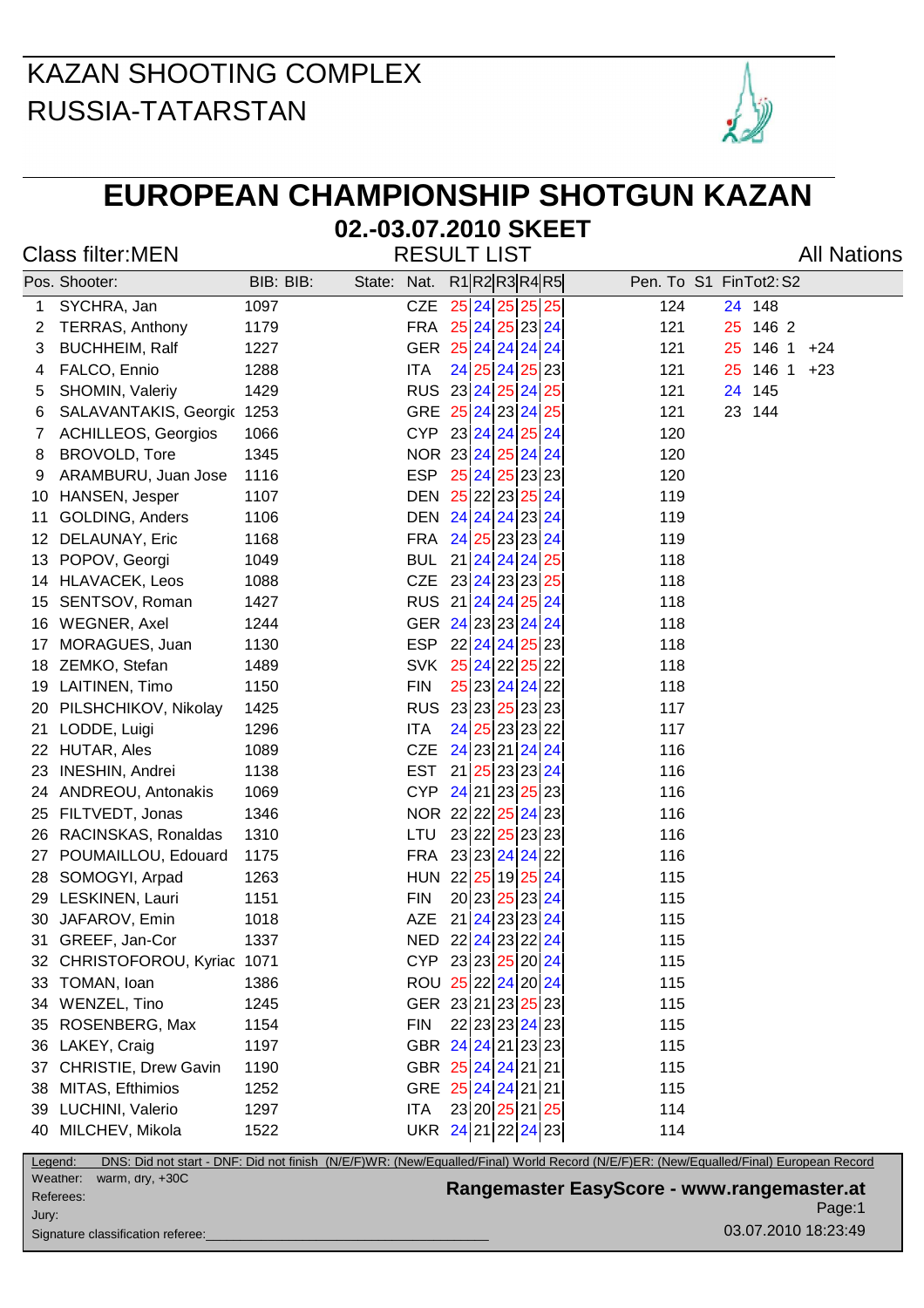|    | Pos. Shooter:             | BIB: BIB: | State: Nat. |                    | R1 R2 R3 R4 R5 |                |   |                |              | Pen. To S1 FinTot2: S2 |            |
|----|---------------------------|-----------|-------------|--------------------|----------------|----------------|---|----------------|--------------|------------------------|------------|
| 41 | LOIK, Ivan                | 1521      |             | UKR 23 23 22 25 21 |                |                |   |                |              | 114                    |            |
| 42 | RAMELLA, Fabio            | 1468      |             | <b>SUI</b>         | 22 19 24 24 24 |                |   |                |              | 113                    |            |
| 43 | ALLEN, Malcolm            | 1187      |             | GBR 22 22 23 22 24 |                |                |   |                |              | 113                    |            |
| 44 | JENSEN, Harald            | 1347      |             | NOR 21 22 25 23 24 |                |                |   |                |              | 3112                   |            |
| 45 | LAKIA, Paul               | 1217      |             | GEO 22 23 21 23 23 |                |                |   |                |              | 112                    |            |
| 46 | GLYDA, Andrzej            | 1355      |             | POL 21 22 23 25 21 |                |                |   |                |              | 112                    |            |
| 47 | HOLMGAARD, Martin         | 1108      |             | DEN 22 21 24 24 21 |                |                |   |                |              | 112                    |            |
| 48 | HAHNENKAMP, Josef         | 1004      |             | AUT                | 23 22 21 20 25 |                |   |                |              | 111                    |            |
| 49 | BAGHIROV, Khanhuseyn      | 1015      |             | AZE                | 23 23 21 23 21 |                |   |                |              | 111                    |            |
| 50 | KVATADZE, David           | 1216      |             | GEO 20 20 22 23 25 |                |                |   |                |              | 110                    |            |
| 51 | MAVROMMATIS, Nikolac 1251 |           |             | GRE 21 22 23 21 23 |                |                |   |                |              | 110                    |            |
| 52 | CVITKOVIC, Stjepan        | 1057      |             | CRO 23 20 22 23 22 |                |                |   |                |              | 110                    |            |
| 53 | GERACHTCHENKO, Anc 1039   |           |             | <b>BLR</b>         | 22 22 21 20 24 |                |   |                |              | 109                    |            |
|    | 54 HUDAK, Franz Max       | 1005      |             | AUT                | 23 19 23 23 21 |                |   |                |              | 109                    |            |
| 55 | <b>WOLBERS, Dominic</b>   | 1339      |             | NED 18 22 24 23 21 |                |                |   |                |              | 108                    |            |
| 56 | MATEI, Marin              | 1384      |             | ROU 20 21 21 21 23 |                |                |   |                |              | 106                    |            |
| 57 | ZAPOROZHCHENKO, St 1527   |           |             | UKR 22 20 23 20 21 |                |                |   |                |              | 106                    |            |
| 58 | CIORBA, Attila Iosif      | 1381      |             | ROU 21 23 20 22 20 |                |                |   |                |              | 106                    |            |
| 59 | BOKOR, Balint             | 1260      |             | HUN 19 21 23 21 21 |                |                |   |                |              | 105                    |            |
| 60 | FILEV, Plamen             | 1047      |             | BUL                | 22 22 19 21 21 |                |   |                |              | 105                    |            |
| 61 | SHENGELIA, Givi           | 1218      |             | <b>GEO</b>         | 21 20 21 20 22 |                |   |                |              | 104                    |            |
| 62 | PONS, Gabriel             | 1131      |             | <b>ESP</b>         | 20 22 21 21 20 |                |   |                |              | 104                    |            |
| 63 | BOGDANOVAS, German 1308   |           |             | LTU                | 20 21 17 21 22 |                |   |                |              | 101                    |            |
| 64 | MCCARTHY, Jonathan M 1272 |           |             | <b>IRL</b>         | $\overline{0}$ | $\overline{0}$ | 0 | $\overline{0}$ | $\mathbf{0}$ | 0                      | <b>DNS</b> |

Page:2 **Rangemaster EasyScore - www.rangemaster.at** 03.07.2010 18:23:49 Weather: warm, dry, +30C Referees: Signature classification referee: Jury: Legend: DNS: Did not start - DNF: Did not finish (N/E/F)WR: (New/Equalled/Final) World Record (N/E/F)ER: (New/Equalled/Final) European Record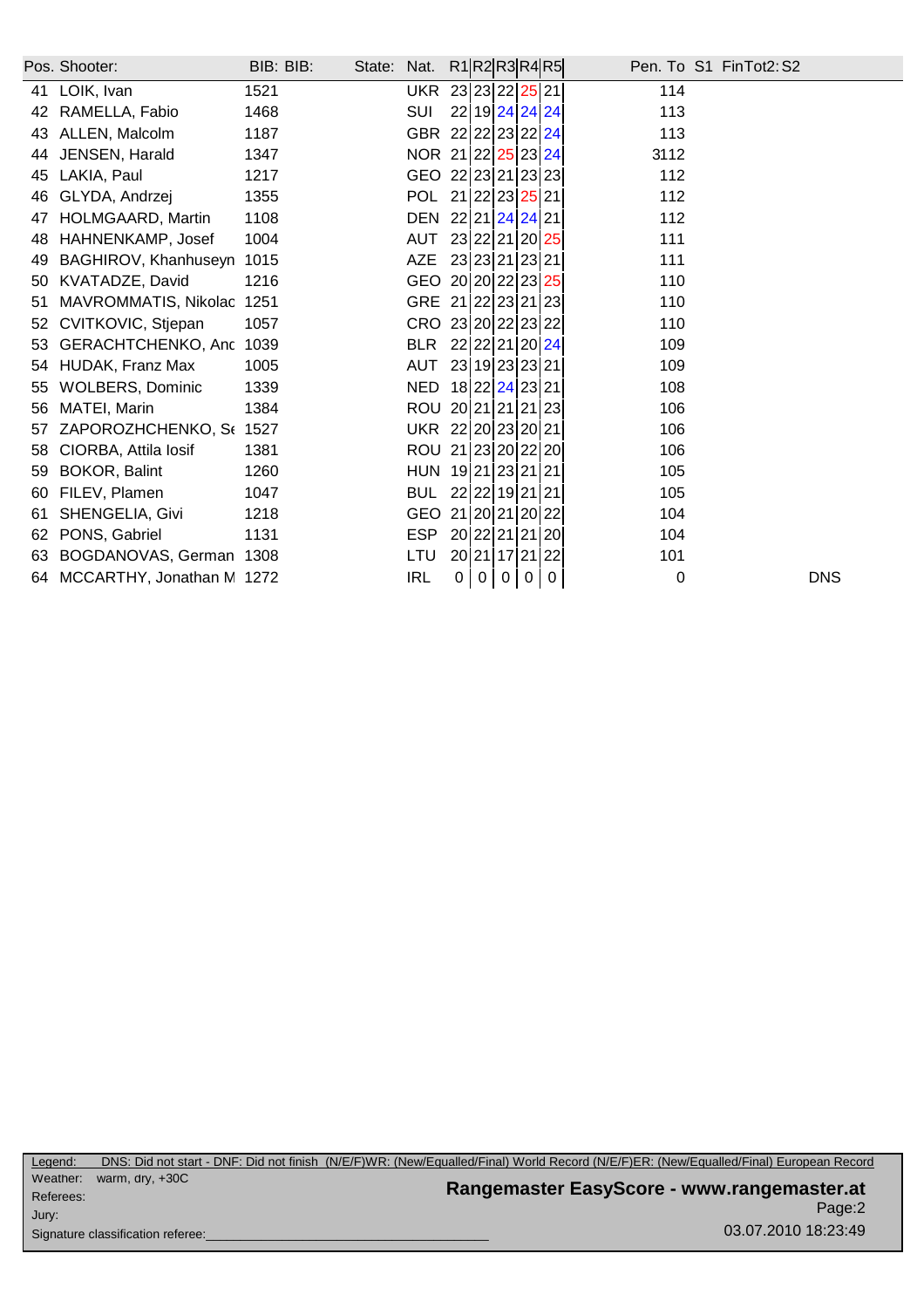

## **EUROPEAN CHAMPIONSHIP SHOTGUN KAZAN**

#### Class filter:MEN MQS RESULT LIST All Nations

# **02.-03.07.2010 SKEET**

| Pos. Shooter:               | BIB: BIB: |  | State: Nat. R1R2R3R4R5 | Pen. To S1 FinTot2: S2 |
|-----------------------------|-----------|--|------------------------|------------------------|
| 1 ASTAKHOV, Anton           | 1394      |  | RUS 24 23 25 24 22     | 118                    |
| 2 IAROMENKO, Oleksandr 1519 |           |  | UKR 23 24 25 23 19     | 114                    |
| 3 DOVGAL, Mikhail           | 1398      |  | RUS 22 23 21 24 22     | 112                    |
| 4 TULAEV, Dmitry            | 1041      |  | BLR 23 20 23 24 20     | 110                    |

Page:1 **Rangemaster EasyScore - www.rangemaster.at** 03.07.2010 16:21:32 Weather: warm, dry, +30C Referees: Signature classification referee: Jury: Legend: DNS: Did not start - DNF: Did not finish (N/E/F)WR: (New/Equalled/Final) World Record (N/E/F)ER: (New/Equalled/Final) European Record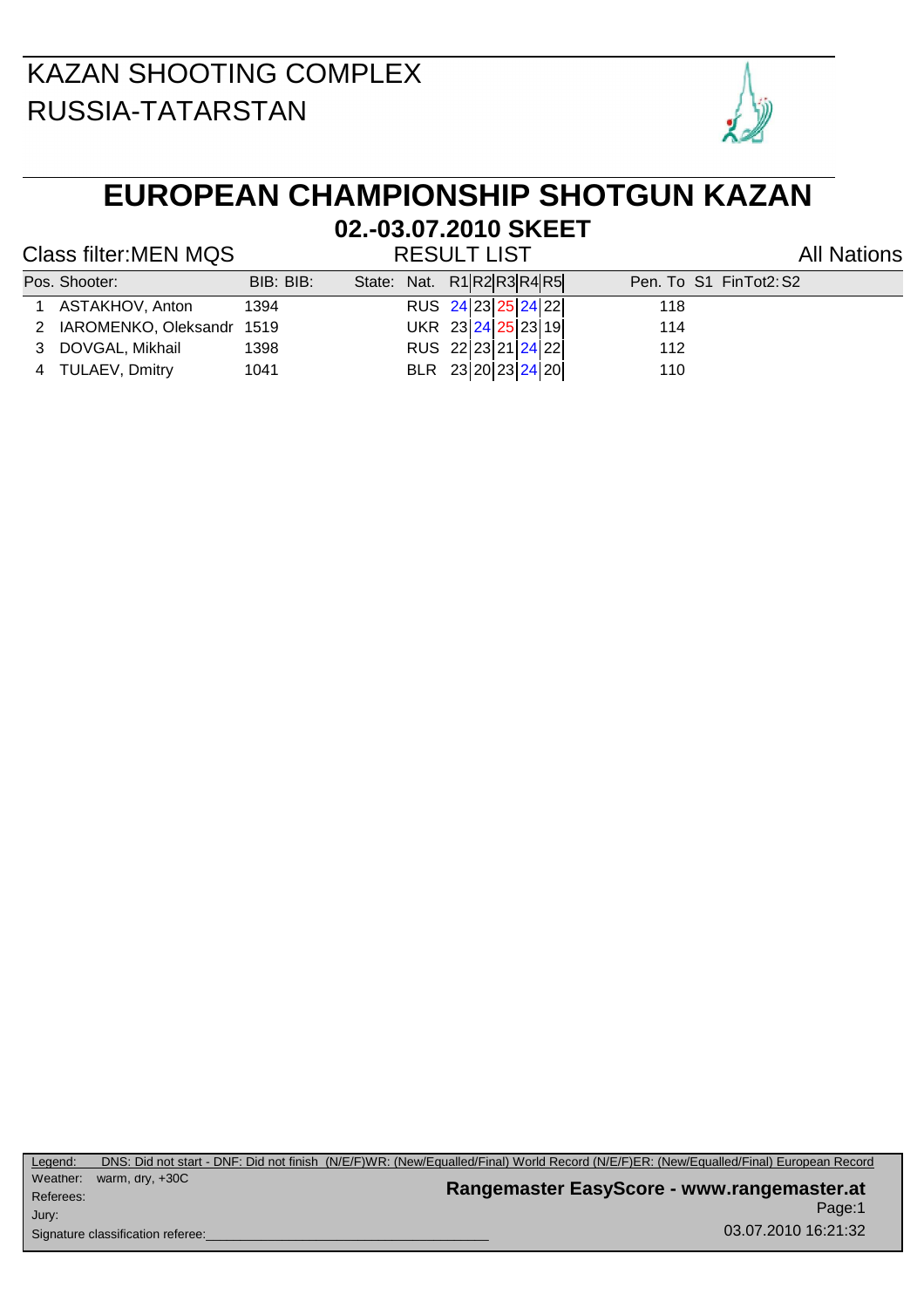

#### **EUROPEAN CHAMPIONSHIP SHOTGUN KAZAN 02.-03.07.2010 SKEET**

CLASS:MEN RESULT LIST

|                                   |                  | <b>CZE</b> | $\sim 100$                                 | 72              | 71              | 69              | 72              | 74              | $\Omega$       | 358                 |
|-----------------------------------|------------------|------------|--------------------------------------------|-----------------|-----------------|-----------------|-----------------|-----------------|----------------|---------------------|
| 1. CZECH REPBULIK                 |                  |            |                                            |                 |                 |                 |                 |                 |                |                     |
| <b>SYCHRA</b>                     | Jan              | <b>CZE</b> |                                            | 25              | 24              | 25              | 25              | 25              | 0              | 124                 |
| <b>HLAVACEK</b>                   | Leos             | <b>CZE</b> |                                            | 23              | $\overline{24}$ | 23              | 23              | $\overline{25}$ | $\mathbf 0$    | 118                 |
| <b>HUTAR</b>                      | Ales             | <b>CZE</b> |                                            | 24              | $\overline{23}$ | 21              | 24              | 24              | 0              | 116                 |
| 2. RUSSIA                         |                  | <b>RUS</b> | $\blacksquare$                             | 67              | 71              | 74              | 72              | 72              | $\overline{0}$ | 356                 |
| <b>SHOMIN</b>                     | Valeriy          | <b>RUS</b> |                                            | 23              | 24              | 25              | 24              | 25              | 0              | 121                 |
| <b>SENTSOV</b>                    | Roman            | <b>RUS</b> |                                            | $\overline{21}$ | $\overline{24}$ | 24              | 25              | 24              | 0              | 118                 |
| <b>PILSHCHIKOV</b>                | Nikolay          | <b>RUS</b> |                                            | 23              | 23              | 25              | 23              | 23              | 0              | $\overline{117}$    |
| 3. FRANCE                         |                  | <b>FRA</b> | $\blacksquare$                             | 72              | 72              | 72              | 70              | 70              | $\overline{0}$ | 356                 |
| <b>TERRAS</b>                     | Anthony          | <b>FRA</b> |                                            | 25              | 24              | 25              | 23              | 24              | 0              | 121                 |
| DELAUNAY                          | Eric             | <b>FRA</b> |                                            | 24              | 25              | 23              | 23              | 24              | 0              | 119                 |
| <b>POUMAILLOU</b>                 | Edouard          | <b>FRA</b> |                                            | $\overline{23}$ | 23              | $\overline{24}$ | $\overline{24}$ | $\overline{22}$ | $\Omega$       | 116                 |
| 4. GERMANY                        |                  | <b>GER</b> | $\sim$                                     | 72              | 68              | 70              | 73              | 71              | $\Omega$       | 354                 |
| <b>BUCHHEIM</b>                   | Ralf             | <b>GER</b> |                                            | 25              | 24              | 24              | 24              | 24              | 0              | 121                 |
| WEGNER                            | Axel             | <b>GER</b> |                                            | 24              | 23              | 23              | $\overline{24}$ | 24              | $\mathbf 0$    | 118                 |
| WENZEL                            | Tino             | <b>GER</b> |                                            | 23              | 21              | 23              | 25              | $\overline{23}$ | $\mathbf 0$    | 115                 |
|                                   |                  | <b>ITA</b> |                                            | 71              | 70              | 72              | 69              | 70              | $\overline{0}$ | 352                 |
| 5. ITALY                          |                  |            |                                            |                 |                 |                 |                 |                 |                |                     |
| <b>FALCO</b>                      | Ennio            | <b>ITA</b> |                                            | 24              | 25              | 24              | 25              | 23              | 0              | 121                 |
| <b>LODDE</b>                      | Luigi            | <b>ITA</b> |                                            | 24              | 25              | 23              | 23              | 22              | $\mathbf 0$    | 117                 |
| <b>LUCHINI</b>                    | Valerio          | <b>ITA</b> |                                            | 23              | 20              | 25              | 21              | 25              | 0              | 114                 |
| 6. CYPRUS                         |                  | <b>CYP</b> |                                            | 70              | 68              | 72              | 70              | 71              | $\overline{0}$ | 351                 |
| <b>ACHILLEOS</b>                  | Georgios         | <b>CYP</b> |                                            | 23              | 24              | 24              | 25              | 24              | 0              | 120                 |
| ANDREOU                           | Antonakis        | <b>CYP</b> |                                            | 24              | 21              | 23              | 25              | 23              | 0              | 116                 |
| CHRISTOFOROU Kyriacos             |                  | <b>CYP</b> |                                            | 23              | $\overline{23}$ | 25              | 20              | 24              | 0              | 115                 |
| 7. DENMARK                        |                  | <b>DEN</b> | $\equiv$                                   | 71              | 67              | 71              | 72              | 69              | $\overline{0}$ | 350                 |
| <b>HANSEN</b>                     | Jesper           | DEN        |                                            | 25              | 22              | 23              | 25              | 24              | 0              | 119                 |
| <b>GOLDING</b>                    | Anders           | <b>DEN</b> |                                            | $\overline{24}$ | 24              | $\overline{24}$ | 23              | $\overline{24}$ | $\mathbf 0$    | 119                 |
| <b>HOLMGAARD</b>                  | Martin           | <b>DEN</b> |                                            | 22              | 21              | 24              | 24              | $\overline{21}$ | 0              | 112                 |
| 8. NORWAY                         |                  | NOR -      |                                            | 66              | 68              | 75              | 71              | 71              | $-3$           | 348                 |
| <b>BROVOLD</b>                    | Tore             | <b>NOR</b> |                                            | 23              | 24              | 25              | 24              | 24              | 0              | 120                 |
| <b>FILTVEDT</b>                   | Jonas            | <b>NOR</b> |                                            | 22              | $\overline{22}$ | 25              | 24              | $\overline{23}$ | 0              | 116                 |
| <b>JENSEN</b>                     | Harald           | <b>NOR</b> |                                            | $\overline{21}$ | 22              | 25              | 23              | 24              | 3              | 112                 |
| 9. FINLAND                        |                  | <b>FIN</b> | $\blacksquare$                             | 67              | 69              | 72              | 71              | 69              | $\Omega$       | 348                 |
| <b>LAITINEN</b>                   | Timo             | <b>FIN</b> |                                            | 25              |                 |                 | 23 24 24 22     |                 | $\overline{0}$ | 118                 |
| <b>LESKINEN</b>                   | Lauri            | <b>FIN</b> |                                            | 20              | 23              | 25              | 23              | 24              | 0              | 115                 |
| <b>ROSENBERG</b>                  | Max              | <b>FIN</b> |                                            | 22              | 23              | 23              | 24              | 23              | 0              | 115                 |
| <b>GREECE</b><br>10.              |                  | <b>GRE</b> |                                            | 71              | 70              | 70              | 66              | 69              | $\mathbf{0}$   | 346                 |
| <b>SALAVANTAKIS</b>               | Georgios         | <b>GRE</b> |                                            | 25              | 24              | 23              | 24              | 25              | 0              | 121                 |
| <b>MITAS</b>                      | <b>Efthimios</b> | <b>GRE</b> |                                            | $\overline{25}$ | $\overline{24}$ | $\overline{24}$ | $\overline{21}$ | $\overline{21}$ | $\mathbf 0$    | 115                 |
| <b>MAVROMMATIS</b>                | Nikolaos         | <b>GRE</b> |                                            | $\overline{21}$ | $\overline{22}$ | 23              | $\overline{21}$ | $\overline{23}$ | $\mathbf 0$    | 110                 |
|                                   |                  |            |                                            |                 |                 |                 |                 |                 |                |                     |
| Weather: worm, +25C               |                  |            |                                            |                 |                 |                 |                 |                 |                |                     |
| Referees:                         |                  |            |                                            |                 |                 |                 |                 |                 |                |                     |
| Jury:                             |                  |            |                                            |                 |                 |                 |                 |                 |                |                     |
| Signature classification referee: |                  |            |                                            |                 |                 |                 |                 |                 |                |                     |
| Page:1                            |                  |            | Rangemaster EasyScore - www.rangemaster.at |                 |                 |                 |                 |                 |                | 03.07.2010 15:34:42 |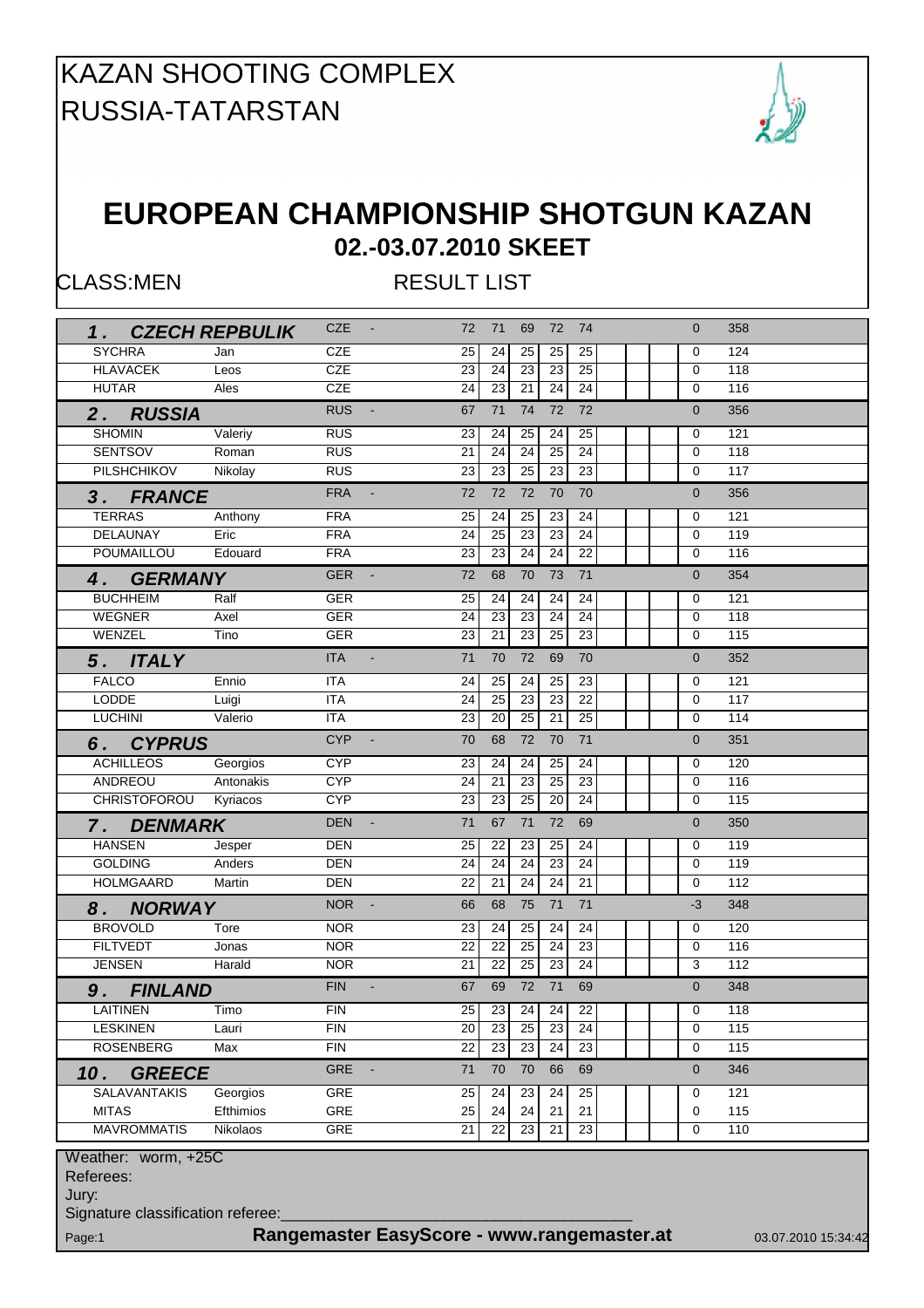| 11.                   | <b>GREAT BRITAIN</b> | <b>GBR</b><br>÷ | 71              | 70 | 68 | 66 | 68 |  | $\Omega$ | 343 |
|-----------------------|----------------------|-----------------|-----------------|----|----|----|----|--|----------|-----|
| <b>CHRISTIE</b>       | Drew Gavin           | <b>GBR</b>      | 25              | 24 | 24 | 21 | 21 |  | 0        | 115 |
| LAKEY                 | Craig                | <b>GBR</b>      | 24              | 24 | 21 | 23 | 23 |  | $\Omega$ | 115 |
| <b>ALLEN</b>          | Malcolm              | <b>GBR</b>      | 22              | 22 | 23 | 22 | 24 |  | $\Omega$ | 113 |
| <b>SPAIN</b><br>12.   |                      | <b>ESP</b>      | 67              | 70 | 70 | 69 | 66 |  | $\Omega$ | 342 |
| ARAMBURU              | Juan Jose            | <b>ESP</b>      | 25 <sub>1</sub> | 24 | 25 | 23 | 23 |  | 0        | 120 |
| <b>MORAGUES</b>       | Juan                 | <b>ESP</b>      | 22              | 24 | 24 | 25 | 23 |  | 0        | 118 |
| <b>PONS</b>           | Gabriel              | <b>ESP</b>      | 20              | 22 | 21 | 21 | 20 |  | $\Omega$ | 104 |
|                       |                      |                 |                 |    |    |    |    |  |          |     |
| <b>UKRAINE</b><br>13. |                      | <b>UKR</b>      | 69              | 64 | 67 | 69 | 65 |  | $\Omega$ | 334 |
| <b>MILCHEV</b>        | Mikola               | <b>UKR</b>      | 24              | 21 | 22 | 24 | 23 |  | $\Omega$ | 114 |
| <b>LOIK</b>           | Ivan                 | <b>UKR</b>      | 23              | 23 | 22 | 25 | 21 |  | $\Omega$ | 114 |
| ZAPOROZHCHENKOSergii  |                      | <b>UKR</b>      | 22              | 20 | 23 | 20 | 21 |  | $\Omega$ | 106 |
| <b>GEORGIA</b><br>14. |                      | <b>GEO</b>      | 63              | 63 | 64 | 66 | 70 |  | $\Omega$ | 326 |
| LAKIA                 | Paul                 | GEO             | 22              | 23 | 21 | 23 | 23 |  | $\Omega$ | 112 |
| <b>KVATADZE</b>       | David                | <b>GEO</b>      | 20              | 20 | 22 | 23 | 25 |  | $\Omega$ | 110 |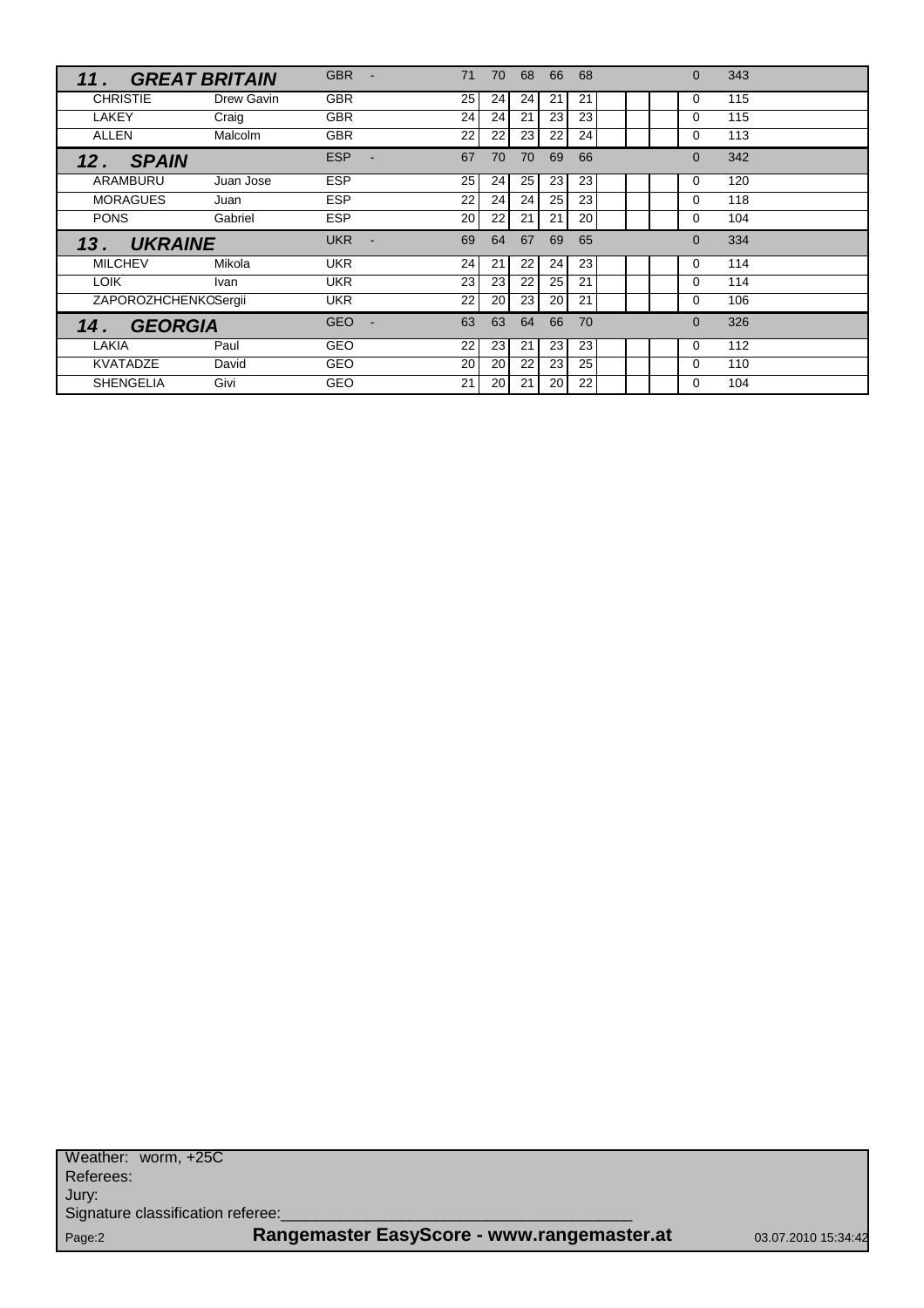

## **EUROPEAN CHAMPIONSHIP SHOTGUN KAZAN**

# **02.-03.07.2010 SKEET**

#### Class filter:MEN JUNIOR RESULT LIST Class filter:MEN JUNIOR

|    | Pos. Shooter:             | BIB: BIB: | State: Nat. R1 R2 R3 R4 R5 |                    |                |   |            | Pen. To S1 FinTot2: S2 |    |          |            |  |
|----|---------------------------|-----------|----------------------------|--------------------|----------------|---|------------|------------------------|----|----------|------------|--|
| 1  | WARLOW, Rory David        | 1208      |                            | GBR 24 23 24 25 25 |                |   |            | 121                    |    | 23 144   |            |  |
| 2  | NILSSON, Stefan           | 1500      |                            | SWE 24 25 23 25 21 |                |   |            | 118                    |    | 25 143 4 |            |  |
| 3  | MOSCARIELLO, Angelo       | 1298      |                            | <b>ITA</b>         | 23 24 25 25 23 |   |            | 120                    | 23 | 143 3    |            |  |
| 4  | <b>SVENSSON, Marcus</b>   | 1501      |                            | SWE 24 21 24 24 24 |                |   |            | 117                    | 24 | 141      |            |  |
| 5  | GAERTNER, Christian       | 1231      |                            | GER 21 23 24 24 24 |                |   |            | 116                    |    | 24 140 2 |            |  |
| 6  | TOMECEK, Jakub            | 1098      |                            | CZE                | 24 25 24 23 22 |   |            | 118                    |    | 22 140 1 |            |  |
| 7  | CASSANDRO, Tammaro        | 1283      |                            | <b>ITA</b>         | 23 21 23 24 24 |   |            | 115                    |    |          |            |  |
| 8  | MOORLAG, Douwe Hend       | 1338      |                            | NED 22 24 21 24 24 |                |   |            | 115                    |    |          |            |  |
| 9  | <b>TTOOULIAS, Giannis</b> | 1079      |                            | CYP 21 24 23 23 24 |                |   |            | 115                    |    |          |            |  |
| 10 | KORTE, Sven               | 1235      |                            | GER 25 22 24 20 24 |                |   |            | 115                    |    |          |            |  |
| 11 | CORDESMEYER, Frank        | 1228      |                            | GER 24 24 21 23 23 |                |   |            | 115                    |    |          |            |  |
|    | 12 KAZAKOS, George        | 1073      |                            | CYP 25 22 24 21 23 |                |   |            | 115                    |    |          |            |  |
|    | 13 KUCHAROVIC, Filip      | 1480      |                            | SVK 24 24 23 22 22 |                |   |            | 115                    |    |          |            |  |
| 14 | SKARET, Jon Kristoffer    | 1349      |                            | NOR 22 21 22 25 24 |                |   |            | 114                    |    |          |            |  |
| 15 | GARANIN, Andrey           | 1403      |                            | RUS 24 19 23 23 23 |                |   |            | 112                    |    |          |            |  |
|    | 16 ZEMLIN, Alexander      | 1439      |                            | RUS 22 22 20 24 23 |                |   |            | 111                    |    |          |            |  |
| 17 | MIKELIC, Nikola           | 1060      |                            | CRO 21 23 23 21 23 |                |   |            | 111                    |    |          |            |  |
| 18 | NOVOTA, Jakub             | 1094      |                            | CZE 21 22 23 24 21 |                |   |            | 111                    |    |          |            |  |
| 19 | MOLODIN, Evgeny           | 1418      |                            | RUS 25 24 21 21 20 |                |   |            | 111                    |    |          |            |  |
| 20 | SLAVICEK, Milos           | 1096      |                            | CZE 21 22 23 21 23 |                |   |            | 110                    |    |          |            |  |
| 21 | ANTONIOU, Andreas         | 1070      |                            | CYP 21 24 21 22 22 |                |   |            | 110                    |    |          |            |  |
| 22 | FRANKLIN, Guy Stephen     | 1193      |                            | GBR 20 22 23 24 21 |                |   |            | 110                    |    |          |            |  |
| 23 | RAUNSMED, Martin          | 1110      |                            | DEN 21 22 22 24 21 |                |   |            | 110                    |    |          |            |  |
| 24 | MEAKIN, Jake Thomas       | 1201      |                            | GBR 23 21 23 23 20 |                |   |            | 110                    |    |          |            |  |
| 25 | ECHEVERRIA, Iraitz        | 1120      |                            | ESP 24 23 20 20 22 |                |   |            | 109                    |    |          |            |  |
|    | 26 TRYGUBA, Alexsandr     | 1525      |                            | UKR 22 21 18 25 22 |                |   |            | 108                    |    |          |            |  |
| 27 | GUSTAFSSON, Robin         | 1497      |                            | SWE 17 24 23 24 20 |                |   |            | 108                    |    |          |            |  |
| 28 | JENSEN, Tom Beier         | 1348      |                            | NOR 20 22 21 20 24 |                |   |            | 107                    |    |          |            |  |
|    | 29 IUDIN, Mykola          | 1520      |                            | UKR 19 23 21 21 23 |                |   |            | 107                    |    |          |            |  |
| 30 | MAJESKY, Michal           | 1481      |                            | SVK 21 23 23 20 20 |                |   |            | 107                    |    |          |            |  |
| 31 | HRYBOVSKYY, Rostysla      | 1518      |                            | UKR 22 20 21 20 23 |                |   |            | 106                    |    |          |            |  |
|    | 32 QUETIER, Nicolas       | 1176      |                            | FRA 24 23 20 20 18 |                |   |            | 105                    |    |          |            |  |
|    | 33 KOSTADINOV, Kostadin   | 1048      |                            | <b>BUL</b>         | 20 19 19 22 21 |   |            | 101                    |    |          |            |  |
| 34 | <b>GASPARIK, Michal</b>   | 1478      |                            | SVK 19 20 21 22 18 |                |   |            | 100                    |    |          |            |  |
|    | 35 UMUDOV, Orkhan         | 1023      |                            | AZE                | 19 20 21 15 11 |   |            | 86                     |    |          |            |  |
| 36 | AGAZADA, Niyaz            | 1013      |                            | AZE                | 14 13 16 17 12 |   |            | 72                     |    |          |            |  |
|    | 37 DANCOS, Ionut          | 1382      |                            | ROU                | $\mathbf 0$    | 0 | $0 \mid 0$ | 0                      |    |          | <b>DNS</b> |  |
|    |                           |           |                            |                    |                |   |            |                        |    |          |            |  |

| Legend:   |                                   | DNS: Did not start - DNF: Did not finish (N/E/F)WR: (New/Equalled/Final) World Record (N/E/F)ER: (New/Equalled/Final) European Record |                     |
|-----------|-----------------------------------|---------------------------------------------------------------------------------------------------------------------------------------|---------------------|
| Weather:  | warm, $\text{dry}, +30\text{C}$   |                                                                                                                                       |                     |
| Referees: |                                   | Rangemaster EasyScore - www.rangemaster.at                                                                                            |                     |
| Jury:     |                                   |                                                                                                                                       | Page:1              |
|           | Signature classification referee: |                                                                                                                                       | 03.07.2010 17:26:04 |
|           |                                   |                                                                                                                                       |                     |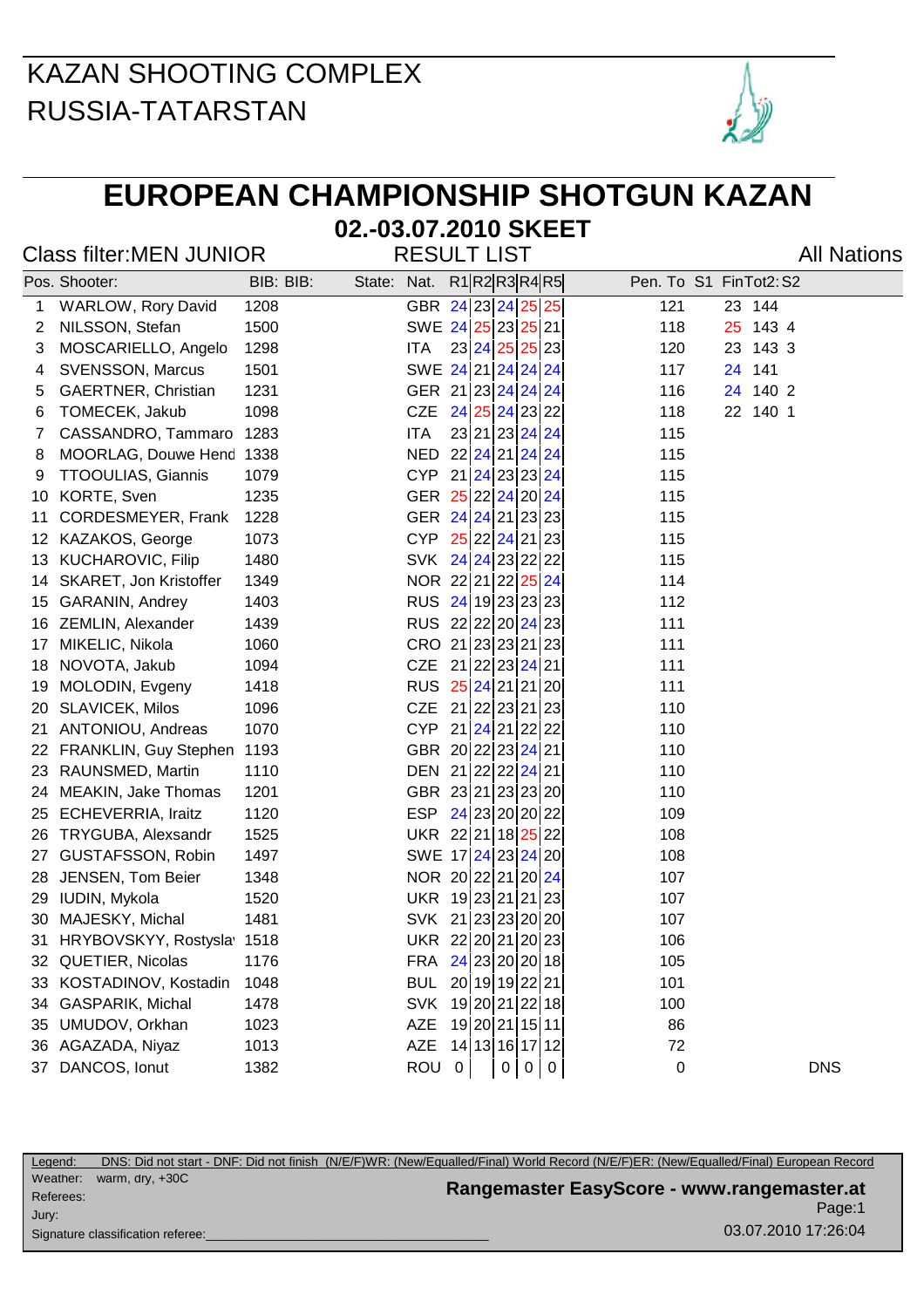

## **EUROPEAN CHAMPIONSHIP SHOTGUN KAZAN**

#### Class filter:MEN J MQS RESULT LIST Class filter:MEN J MQS

**02.-03.07.2010 SKEET**

Pos. Shooter: BIB: BIB: State: Nat. R1 R2 R3 R4 R5 Pen. To S1 FinTot2: S2

1 FEDOROV, Alexander 1399 RUS 23 21 21 24 24

Page:1 **Rangemaster EasyScore - www.rangemaster.at** 03.07.2010 16:22:42 Weather: warm, dry, +30C Referees: Signature classification referee: Jury: Legend: DNS: Did not start - DNF: Did not finish (N/E/F)WR: (New/Equalled/Final) World Record (N/E/F)ER: (New/Equalled/Final) European Record